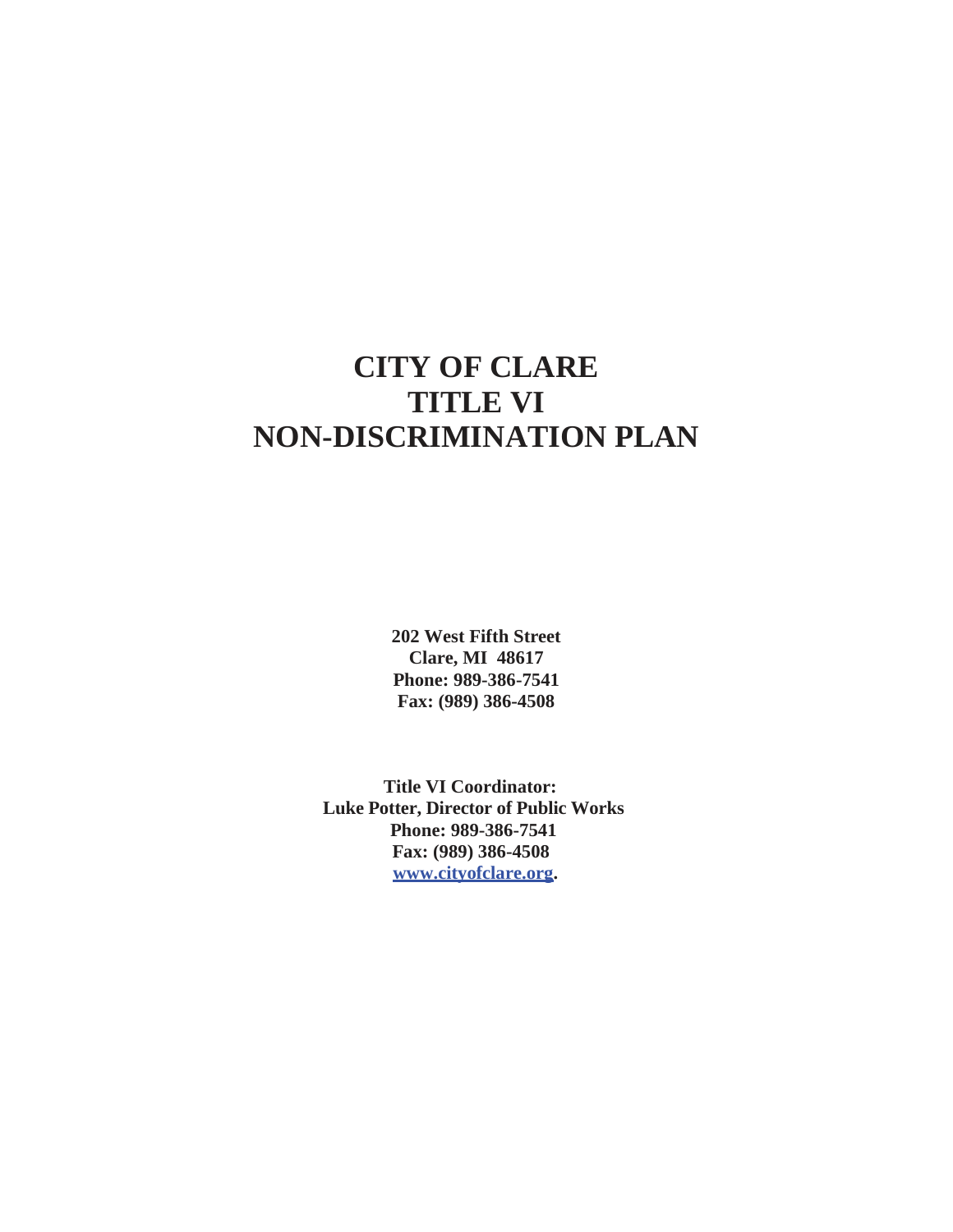| Appendix E – Determine/Distinguish Significant/Non-Significant Effects 32     |  |
|-------------------------------------------------------------------------------|--|
| Appendix F - Program Compliance/Program review Goals for Current Plan Year 33 |  |

# **TABLE OF CONTENTS**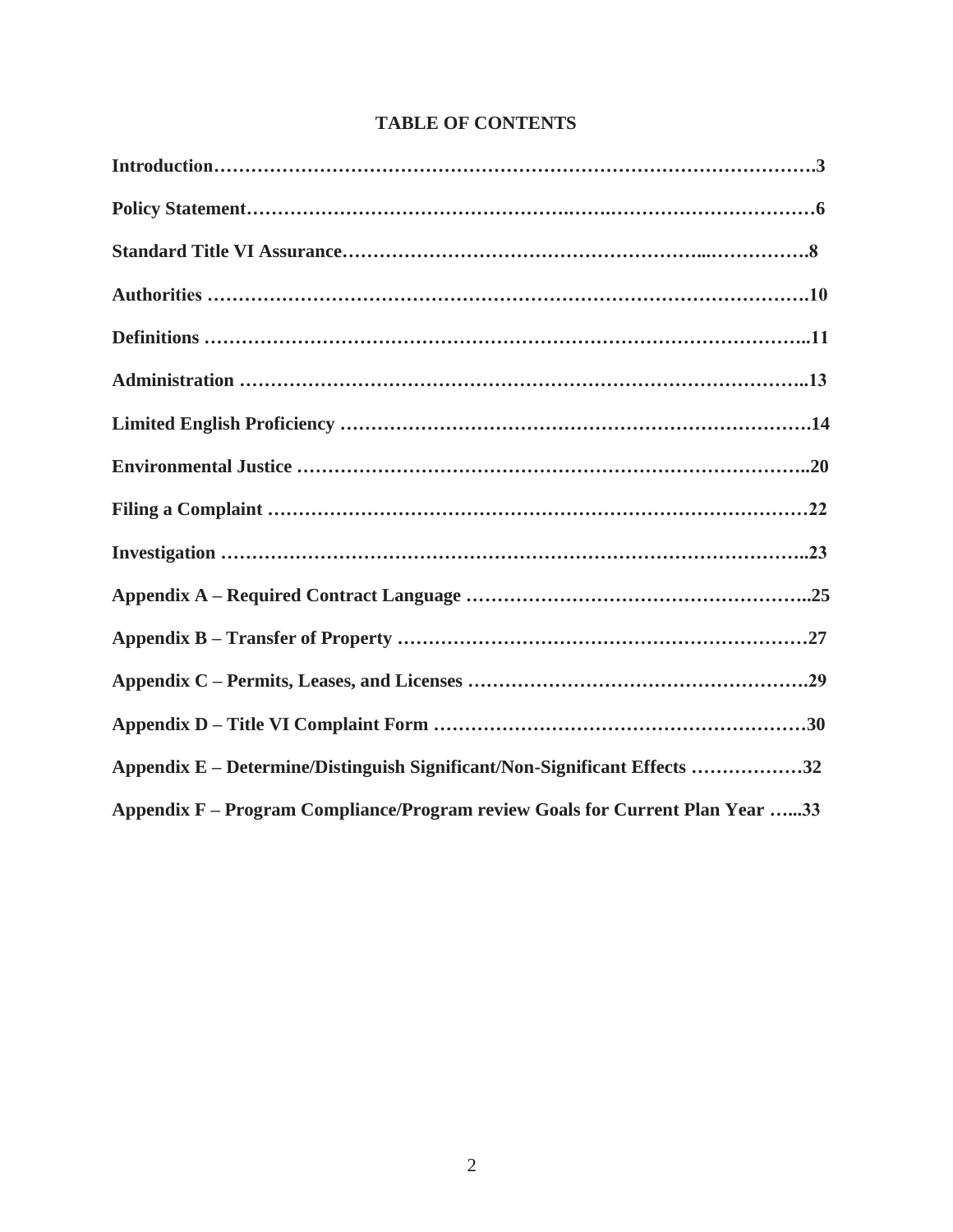#### **INTRODUCTION**

The City of Clare is a Home Rule City operating under Home Rule Charter approved and election held on March 12, 1948, and effective on April 12, 1948. Accordingly, the City of Clare is a body corporate organized to promote the general health and welfare of the public and citizens of the City of Clare. The City of Clare recognizes its responsibility to provide fairness and equity in all of its programs, services and activities and that it must abide by and enforce Federal and State Civil Rights legislation.

Title VI of the Civil Rights Act of 1964, is the overarching civil rights law that prohibits discrimination based on race, color, or national origin, in any program, service or activity that receives federal assistance. Specifically, Title VI assures that, "No person in the United States shall, on the grounds of race, color, or national origin, be excluded from participation in, be denied the benefit of, or be otherwise subjected to discrimination under any program or activity receiving federal assistance." Title VI has been broadened by related statutes, regulations and executive orders. Discrimination based on sex is prohibited by Section 324 of the Federal-Aid Highway Act, which is the enabling legislation of the Federal Highway Administration (FHWA). The Uniform Relocation Assistance and Real Property Acquisition Policies Act of 1970 prohibit unfair and inequitable treatment of persons as a result of projects which are undertaken with Federal financial assistance. The Civil Rights Restoration Act of 1987 clarified the intent of Title VI to include all programs and activities of federal-aid recipients and contractors whether those programs and activities are federally funded or not.

In addition to statutory authorities, Executive Order 12898, "Federal Actions to Address Environmental Justice in Minority Populations and Low-Income Populations," signed in February of 1994, requires federal agencies to achieve Environmental Justice as part of its mission by identifying disproportionately high and adverse human health or environmental effects of its programs, policies, and activities on minority populations and low-income populations. Environmental Justice Initiatives are accomplished by involving the potentially affected public in the development of transportation projects that fit within their communities without sacrificing safety or mobility. In 1997, the U.S. Department of Transportation (USDOT) issued its DOT Order to Address Environmental Justice in Minority Populations and Low- Income Populations to summarize and expand upon the requirements of Executive Order 12898 on Environmental Justice. Also, Executive Order 13166, "Improving Access to Services for Persons with Limited English Proficiency (LEP)," provides that no person shall be subjected to discrimination on the basis of race, color, or national origin under any program or activity that receives Federal financial assistance.

As a recipient of federal financial assistance, City of Clare must provide access to individuals with limited ability to speak, write, or understand the English language. The City of Clare will not restrict an individual in any way from the enjoyment of any advantage or privilege enjoyed by others receiving any service, financial aid, or other benefit under its programs or projects. Individuals may not be subjected to criteria or methods of administration which cause adverse impact because of their race, color, or national origin, or have the effect of defeating or substantially impairing accomplishment of the objectives of the program because of race, color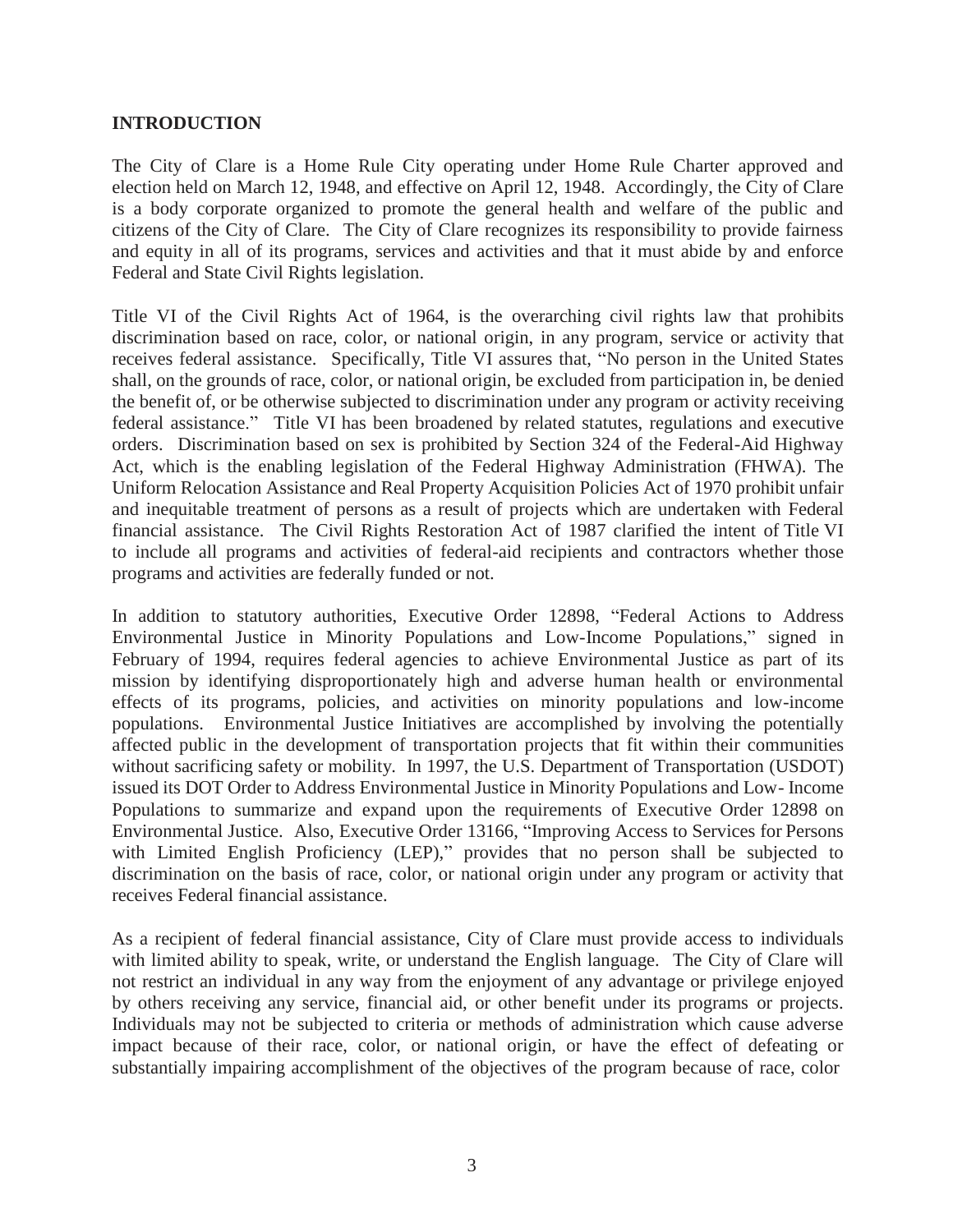or national origin. Therefore, the primary goals and objectives of the City of Clare's Title VI Program are:

- 1. To assign roles, responsibilities, and procedures for ensuring compliance with Title VI of the Civil Rights Act of 1964 and related regulations and directives;
- 2. To ensure that people affected by the City of Clare's programs and projects receive the services, benefits, and opportunities to which they are entitled without regard to race, color, national origin, age, sex, or disability;
- 3. To prevent discrimination in the City of Clare programs and activities, whether those programs and activities are federally funded or not;
- 4. To establish procedures for identifying impacts in any program, service, or activity that may create illegal adverse discrimination on any person because of race, color, national origin, age, sex, or disability; or on minority populations, low-income populations, the elderly, and all interested persons and affected Title VI populations;
- 5. To establish procedures to annually review Title VI compliance within specific program areas within the City of Clare;
- 6. To set forth procedures for filing and processing complaints by persons who believe they have been subjected to illegal discrimination under Title VI in the City of Clare services, programs or activities.

As the sub-recipient of federal transportation funds, the City of Clare must comply with federal and state laws, and related statutes, to ensure equal access and opportunity to all persons, with respect to transportation services, facilities, activities, and programs, without regard to race, color, religion, national origin, sex, socio-economic status, or geographical location. Every effort will be made to prevent discrimination in any program or activity, whether those programs and activities are federally funded or not, as guaranteed by the Civil Rights Restoration Act of 1987.

The City of Clare shall also ensure that their sub-recipients adhere to state and federal law and include in all written agreements or contracts, assurances that the sub-recipient must comply with Title VI and other related statutes. The City of Clare, as a sub-recipient who distributes federal transportation funds, shall monitor their sub-recipients for voluntary compliance with Title VI. In the event that non-compliance is discovered, the City of Clare will make a good faith effort to ensure that the sub-recipient corrects any deficiencies arising out of complaints related to Title VI; and that sub-recipients will proactively gauge the impacts of any program or activity on minority populations and low-income populations, the elderly, persons with disabilities, all interested persons and affected Title VI populations.

# **Discrimination under Title VI**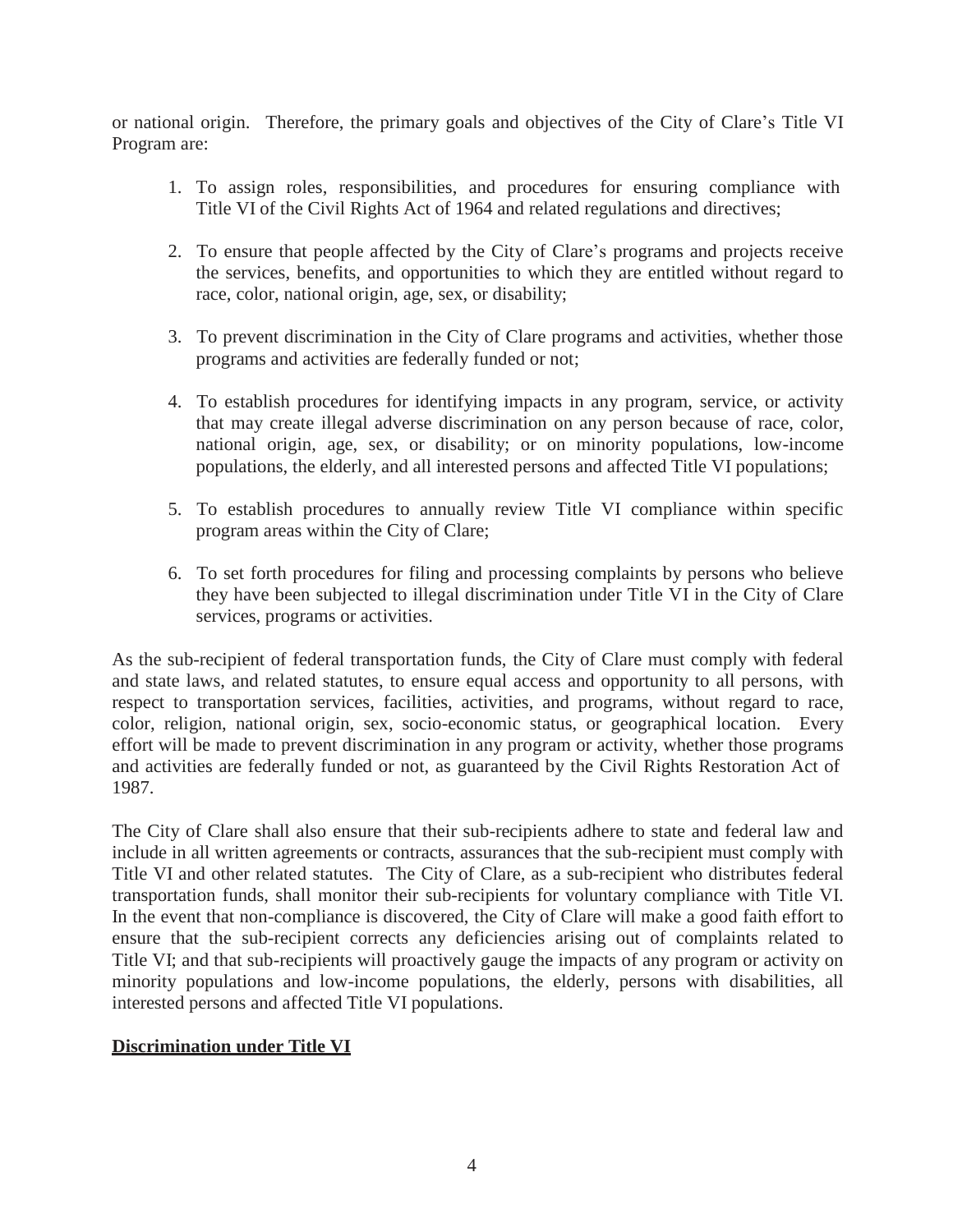There are two types of illegal discrimination prohibited under Title VI and its related statutes. One type of discrimination which may or may not be intentional is "disparate treatment." Disparate treatment is defined as treating similarly situated persons differently because of their race, color, national origin, sex, disability, or age.

The second type of illegal discrimination is "disparate impact." Disparate impact discrimination occurs when a "neutral procedure or practice" results in fewer services or benefits, or inferior services or benefits, to members of a protected group. With disparate impact, the focus is on the consequences of a decision, policy, or practice rather than the intent.

The City of Clare's efforts to prevent such discrimination must address, but not be limited to, a program's impacts, access, benefits, participation, treatment, services, contracting opportunities, training, investigation of complaints, allocation of funds, prioritization of projects, and the overarching functions of planning, project development and delivery, right-of-way, construction, and research.

The City of Clare has developed this Title VI Plan to assure that services, programs, and activities of the department are offered, conducted, and administered fairly, without regard to race, color, national origin, sex, age, or disability of the participants or beneficiaries of federally funded programs, services, or activities (see Title VI Assurances).

# **CITY OF CLARE POLICY STATEMENT**

The City of Clare reaffirms its policy to allow all individuals the opportunity to participate in federal financially assisted services and adopts the following provision:

> "No person in the United States shall, on the grounds of race, color, or national origin, be excluded from participation in, be denied the benefits of, or be subjected to discrimination under any program or activity receiving Federal financial assistance." In applying this policy, the City of Clare and its sub- recipients of federal funds shall not:

- 1. Deny any individual with any services, opportunity, or other benefit for which such individual is otherwise qualified;
- 2. Provide any individual with any service, or other benefit, which is inferior (in quantity or quality) to, or which is provided in a different manner from that which is provided to others;
- 3. Subject any individual to segregated or disparate treatment in any manner related to such individual's receipt of services or benefits;
- 4. Restrict an individual in any way from the enjoyment of services, facilities or any other advantage, privilege or other benefit provided to others;
- 5. Adopt or use methods of administration, which would limit participation by any group of recipients or subject any individual to discrimination;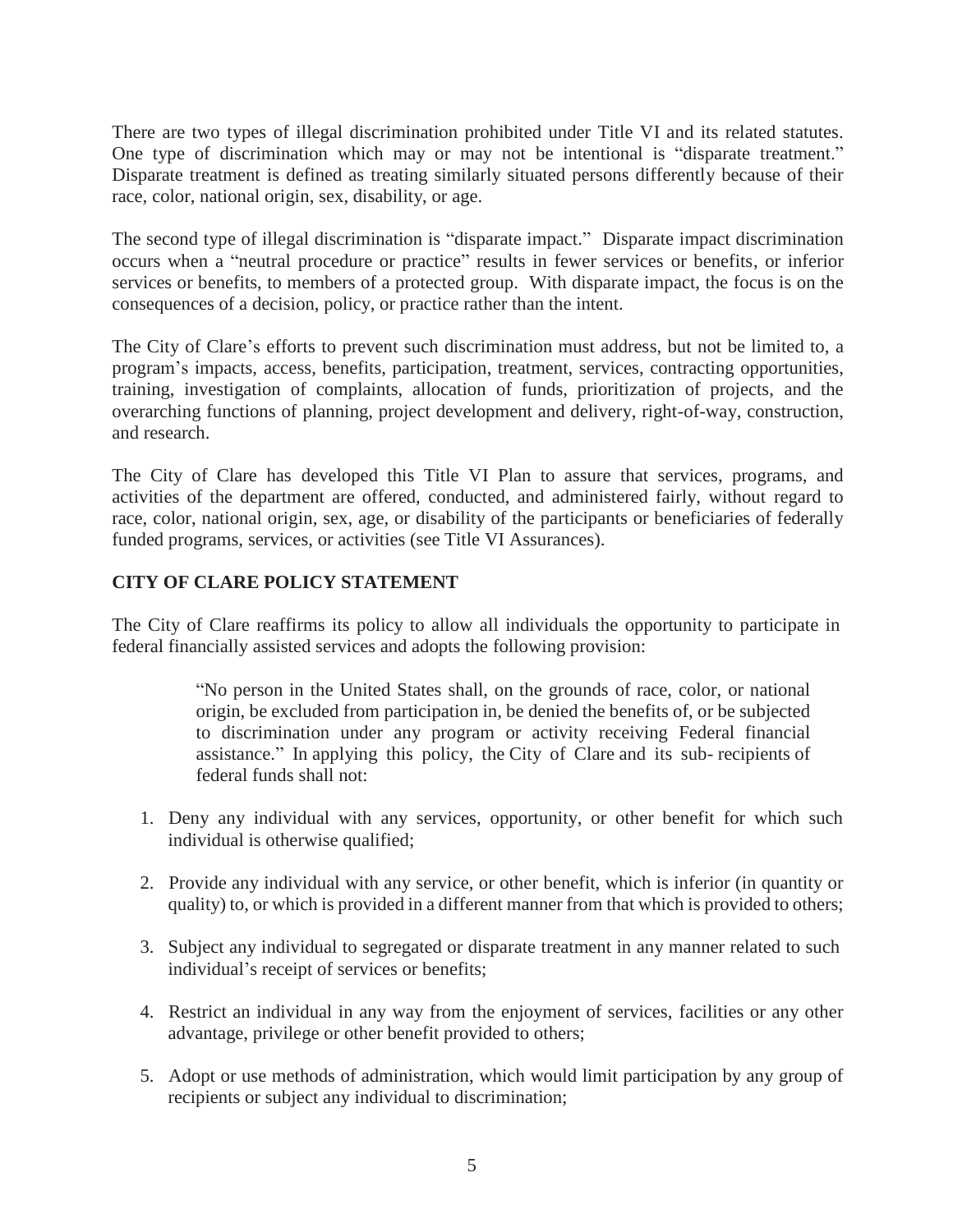- 6. Address any individual in a manner that denotes inferiority because of race, color, or national origin;
- 7. Permit discriminatory activity in a facility built in whole or in part with federal funds;
- 8. Deny any segment of the population the opportunity to participate in the operations of a planning or advisory body that is an integral part of a federally funded program;
- 9. Fail to provide information in a language other than English to potential or actual beneficiaries who are of limited English-speaking ability, when requested and as appropriate;
- 10. Subject an individual to discriminatory employment practices under any federally funded program whose object is to provide employment;
- 11. Locate a facility in any way, which would limit or impede access to a federally-funded service or benefit.

The City of Clare will actively pursue the prevention of any Title VI deficiencies or violations and will take the necessary steps to ensure compliance. If irregularities occur in the administration of the program's operation, procedures will be promptly implemented to resolve Title VI issues all within a period not to exceed 90 days.

The City of Clare designates Luke Potter, Director of Public Works, as the Title VI Coordinator. The Director of Public Works will be responsible for initiating and monitoring Title VI activities and other required matters, ensuring that the City of Clare complies with the Title VI regulations and pursues prevention of Title VI deficiencies or violations. Inquiries concerning the City of Clare and Title VI may be directed to the City of Clare, Attn: Luke Potter, Director of Public Works, 202 West Fifth, Clare MI 48617

> Luke Potter Director of Public Works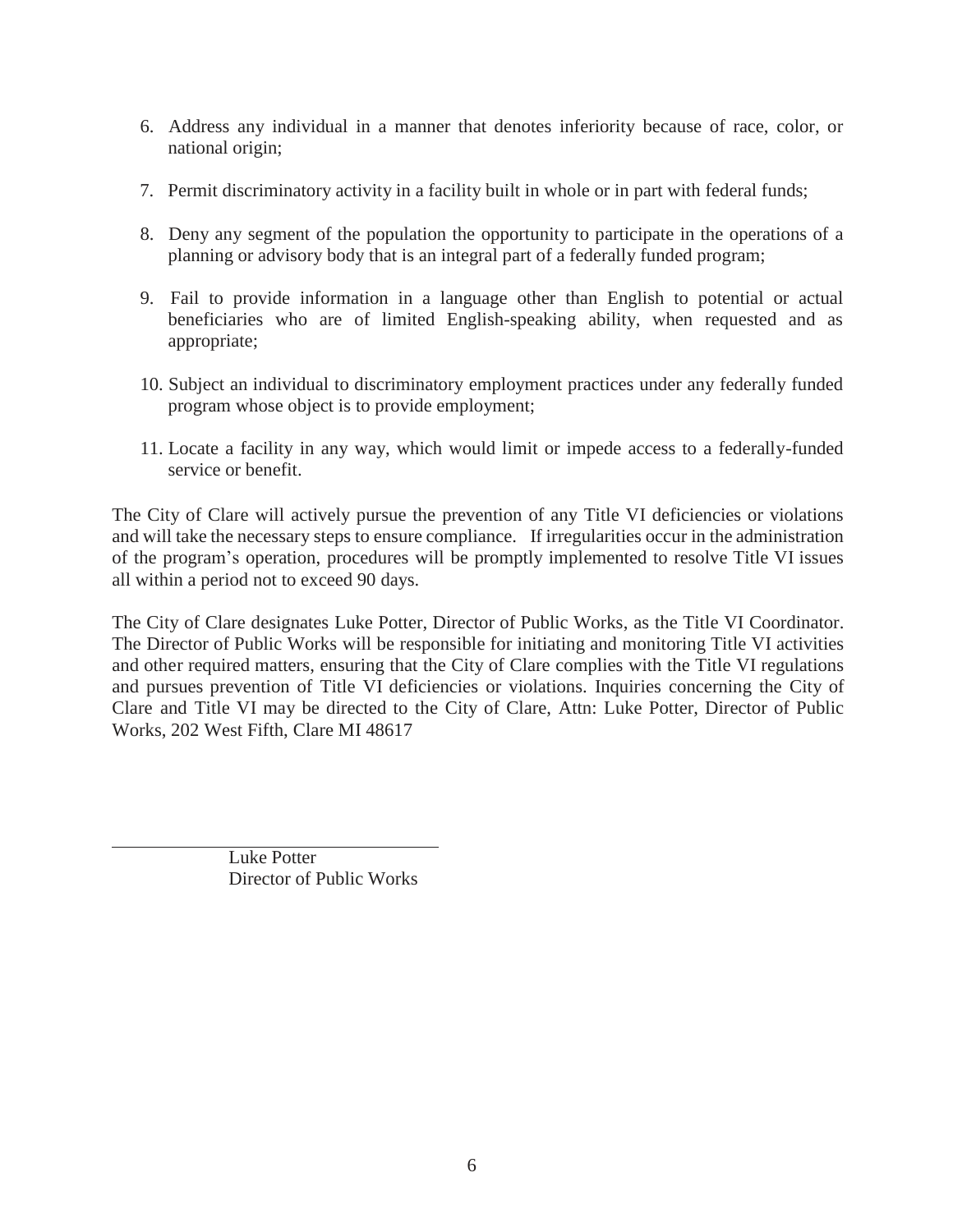#### **CITY OF CLARE TITLE VI ASSURANCE**

The City of Clare (hereinafter referred to as the "Recipient") hereby agrees that as a condition to receiving any Federal financial assistance from the U.S. Department of Transportation, it will comply with Title VI of the Civil Rights Act of 1964, 78 Stat. 252, 42 USC 2000d-42 USC 2000d-4 (hereinafter referred to as the Act), and all requirements imposed by or pursuant to Title 49, Code of Federal Regulations, Department of Transportation, Subtitle A, Office of the Secretary, Part 21, Non- discrimination in Federally-Assisted Programs for the Department of Transportation – Effectuation of Title VI of the Civil Rights Act of 1964 (hereinafter referred to as the Regulations) and other pertinent directives, to the end that in accordance with the Act, Regulations, and other pertinent directives, no person in the United States shall, on the grounds of gender, race, color or national origin, be excluded from participation in, be denied the benefits of, or be otherwise subjected to discrimination under any program or activity for which the Recipient received Federal financial assistance from the Department of Transportation, including the Federal Highway Administration, and hereby gives assurances that it will promptly take any measures necessary to effectuate this agreement. This assurance is required by subsection 21.7 (a) (1) and (b) of the Regulations.

More specifically and without limiting the above general assurance, the Recipient hereby gives the following specific assurance with respect to the Federal Aid Highway Program:

- 1. That the Recipient agrees that each "program" and each "facility as defined in subsections 21.23(e) and 21.23(b) of the Regulations, will be (with regard to a "program") conducted, or will be (with regard to a "facility") operated in compliance with all requirements imposed by, or pursuant to, the Regulations.
- 2. That the Recipient shall insert the following notification in all solicitations for bids for work or material subject to the Regulations and made in connection with all Federal Aid Highway Programs and, in adapted form in all proposals for negotiated agreements:

"The (Recipient), in accordance with Title VI of the Civil Rights Act of 1964, 78 Stat. 252, 42 U.S.C 2000d to 2000d-4 and Title 49, Code of Federal Regulations, Department of Transportation, SubTitle A, Office the Secretary, Part 21, Nondiscrimination in Federally assisted programs of the Department of Transportation issued pursuant to such Act, hereby notifies all bidders that it will affirmatively insure that in any contract entered into pursuant to this advertisement, minority business enterprises will be afforded full opportunity to submit bids in response to this invitation and will not be discriminated against on the grounds of race, color, or national origin in consideration for an award."

- 3. That the Recipient shall insert the clauses of Appendix A of this assurance in every contract subject to the Act and the Regulations.
- 4. That the Recipient shall insert the clauses of Appendix B of this assurance, 'as a covenant running with the land, in any deed from the United States effecting a transfer of real property, structures, or improvements thereon, or interest therein.
- 5. That where the Recipient receives Federal financial assistance to construct a facility, or part of a facility, the assurance shall extend to the entire facility and facilities operated in connection therewith.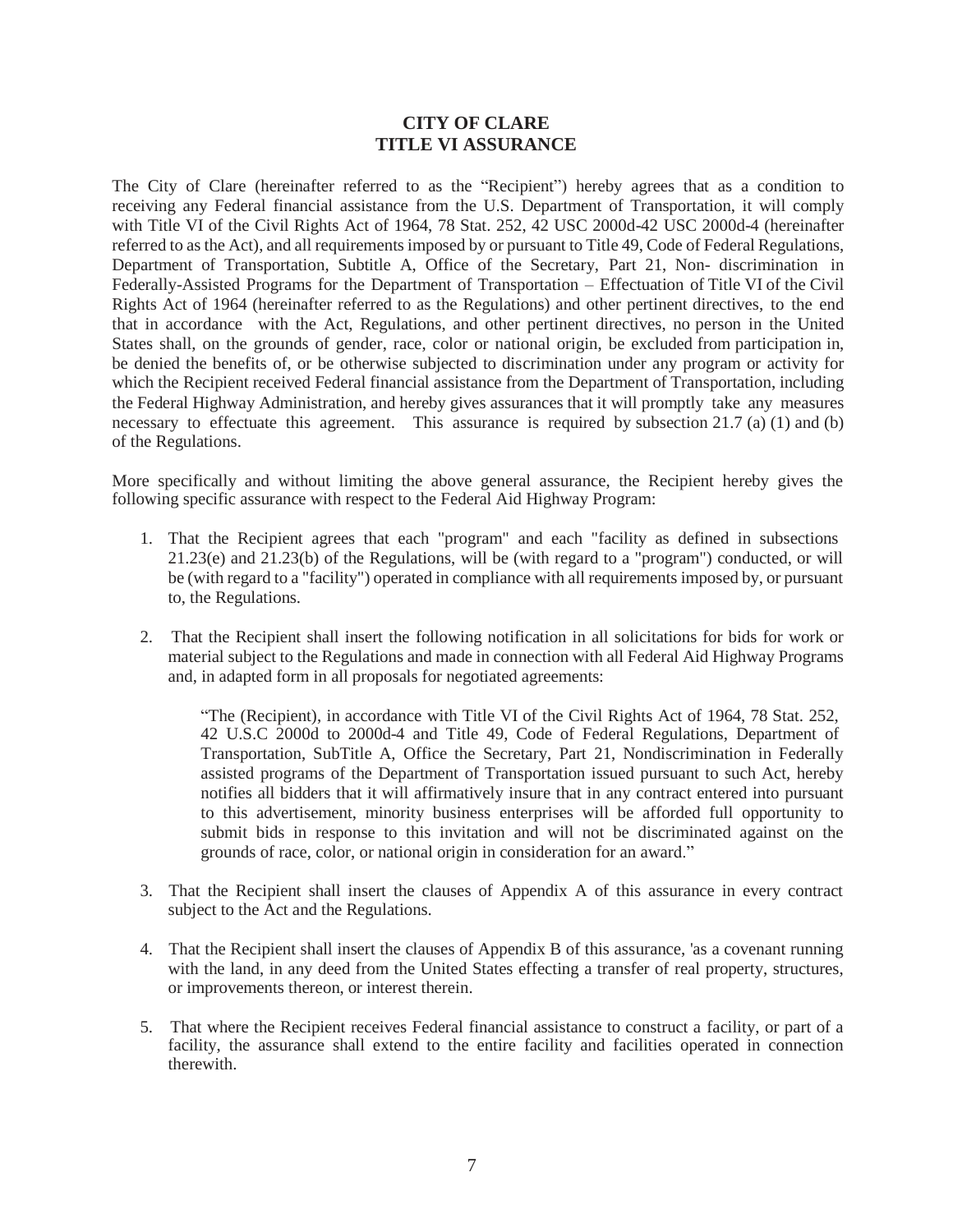- 6. That where the Recipient receives Federal financial assistance in the form, or for the acquisition of real property or an interest in real property, the assurance shall extend to rights to space on, over or under such property.
- 7. That the Recipient shall include the appropriate clauses set forth in Appendix C of this assurance, as a covenant running with the land, in any future deeds, leases, permits, licenses, and similar agreements entered into by the Recipient with other parties: (a) for the subsequent transfer of real property acquired or improved under the Federal Aid Highway Program; and (b) for the construction or use of or access to space on, over or under real property acquired, or improved under the Federal Aid Highway Program.
- 8. That this assurance obligates the Recipient for the period during which Federal financial assistance is extended to the program, except where the Federal financial assistance is to provide, or is in the form of, personal property, or real property or interest therein or structures or improvements thereon, in which case the assurance obligates the Recipient or any transferee for the longer of the following periods: (a) the period during which the property is used for a purpose for which the Federal financial assistance is extended, or for another purpose involving the provision of similar services or benefits; or (b) the period during which the Recipient retains ownership or possession of the property.
- 9. The Recipient shall provide for such methods of administration for the program as are found by the Secretary of Transportation or the official to whom he delegates specific authority to give reasonable guarantee that it, other recipients, sub-grantees, contractors, subcontractors, transferees, successors in interest, and other participants of Federal financial assistance under such program will comply with all requirements imposed or pursuant to the Act, the Regulations and this assurance.
- 10. The Recipient agrees that the United States has a right to seek judicial enforcement with regard to any matter arising under the Act, the Regulations, and this assurance.

This assurance is given in consideration of and for the purpose of obtaining any and all Federal grants, loans, contracts, property, discounts or other Federal financial assistance extended after the date hereof to the Recipient under the Federal Aid Highway Program and is binding on it, other recipients, sub-grantees, contractors, sub-contractors, transferees, successors in interest and other participants in the Federal Aid Highway Program. The person or persons whose signatures appear below are authorized to sign this assurance on behalf of the Recipient.

City of Clare

Luke Potter, Director of Public Works DateDa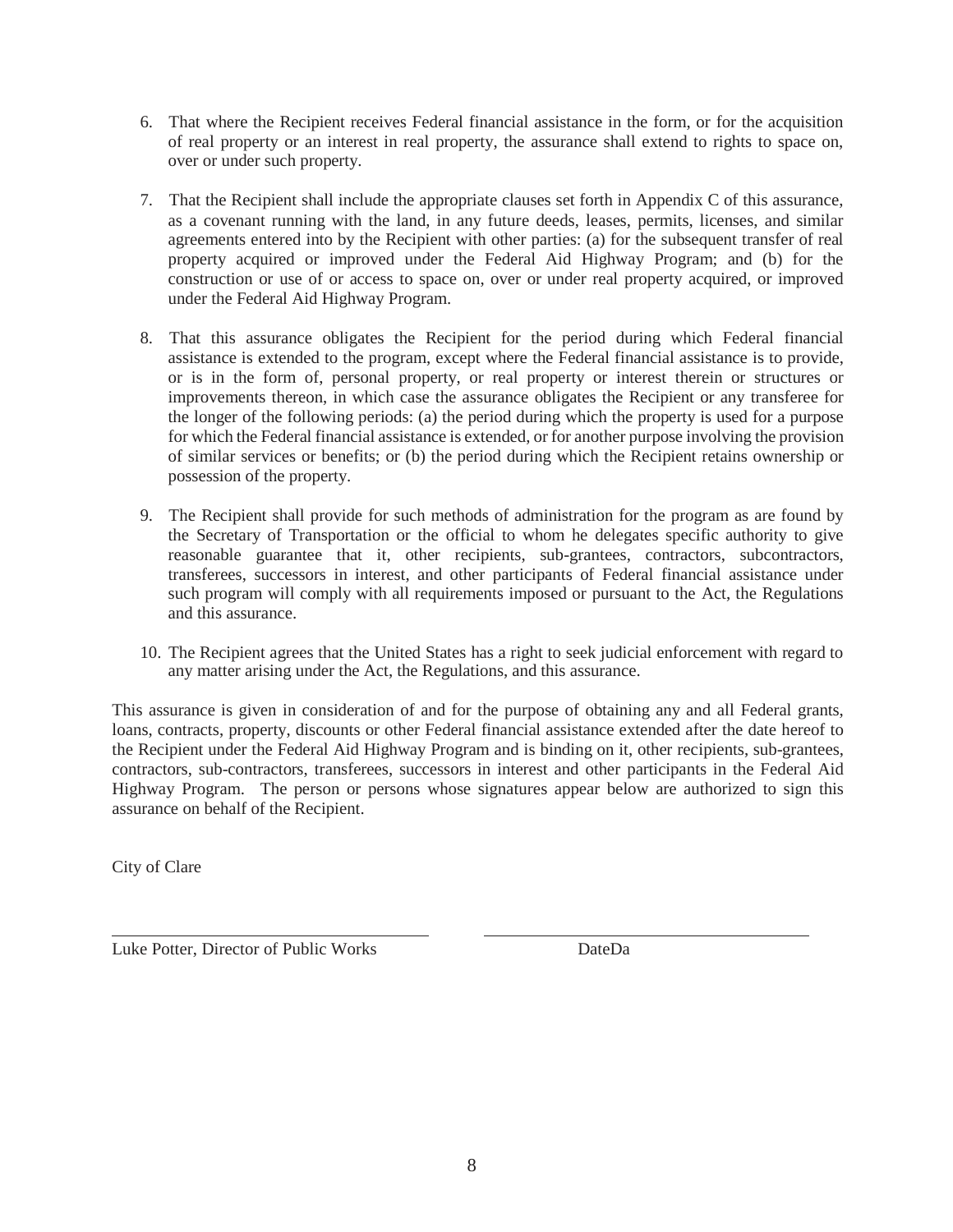# **AUTHORITIES**

#### Title VI of the Civil Rights Act of 1964, 42 USC 2000d to 2000d-4; 42 USC 4601 to 4655; 23 **USC 109(h);**

Title VI of the 1964 Civil Rights Act provides that no person in the United States shall, on the grounds of race, color, or national origin (including Limited English Proficiency), be excluded from participation in, be denied the benefits of, or be otherwise subjected to discrimination under any program or activity receiving federal financial assistance (please refer to 23 CFR 200.9 and 49 CFR 21). Related statutes have broadened the grounds to include age, low income, and disability.

The Civil Rights Restoration Act of 1987 also broadened the scope of Title VI coverage by expanding the definition of terms "programs or activities" to include all programs or activities of Federal Aid recipients, sub-recipients, and contractors, whether such programs and activities are federally assisted or not (Public Law 100-259 [S. 557] March 22, 1988).

**Federal Aid Highway Act of 1973, 23 USC 324:** No person shall on the ground of sex be excluded from participation in, be denied the benefits of, or be subjected to discrimination under any program or activity receiving federal assistance under this title or carried on under this title.

**Age Discrimination Act of 1975, 42 USC 6101:** No person in the United States shall, on the basis of age, be excluded from participation in, be denied the benefits of, or be subjected to discrimination under, any program or activity receiving federal financial assistance.

**Americans With Disabilities Act of 1990 PL 101-336:** No qualified individual with a disability shall, by reason of his/her disability, be excluded from participation in, be denied the benefits of, or otherwise be subjected to discrimination by a department, agency, special purpose district or other instrumentality of a state or local government.

**Section 504 of the Rehabilitation Act of 1973:** No qualified individual with a disability shall, solely by reason of his/her disability, be excluded from participation in, be denied the benefits of, or be subjected to discrimination under any program or activity that receives or benefits from federal financial assistance.

**USDOT Order 1050.2:** Standard Title VI Assurances.

**EO12250:** Department of Justice Leadership and coordination of Non-discrimination Laws.

**EO12898:** Federal Actions to Address Environmental Justice in Minority Populations and Low-Income Populations.

**28 CFR 50.3:** Guidelines for the enforcement of Title VI of the Civil Rights Act of 1964.

**EO13166:** Improving Access to Services for Persons with Limited English Proficiency.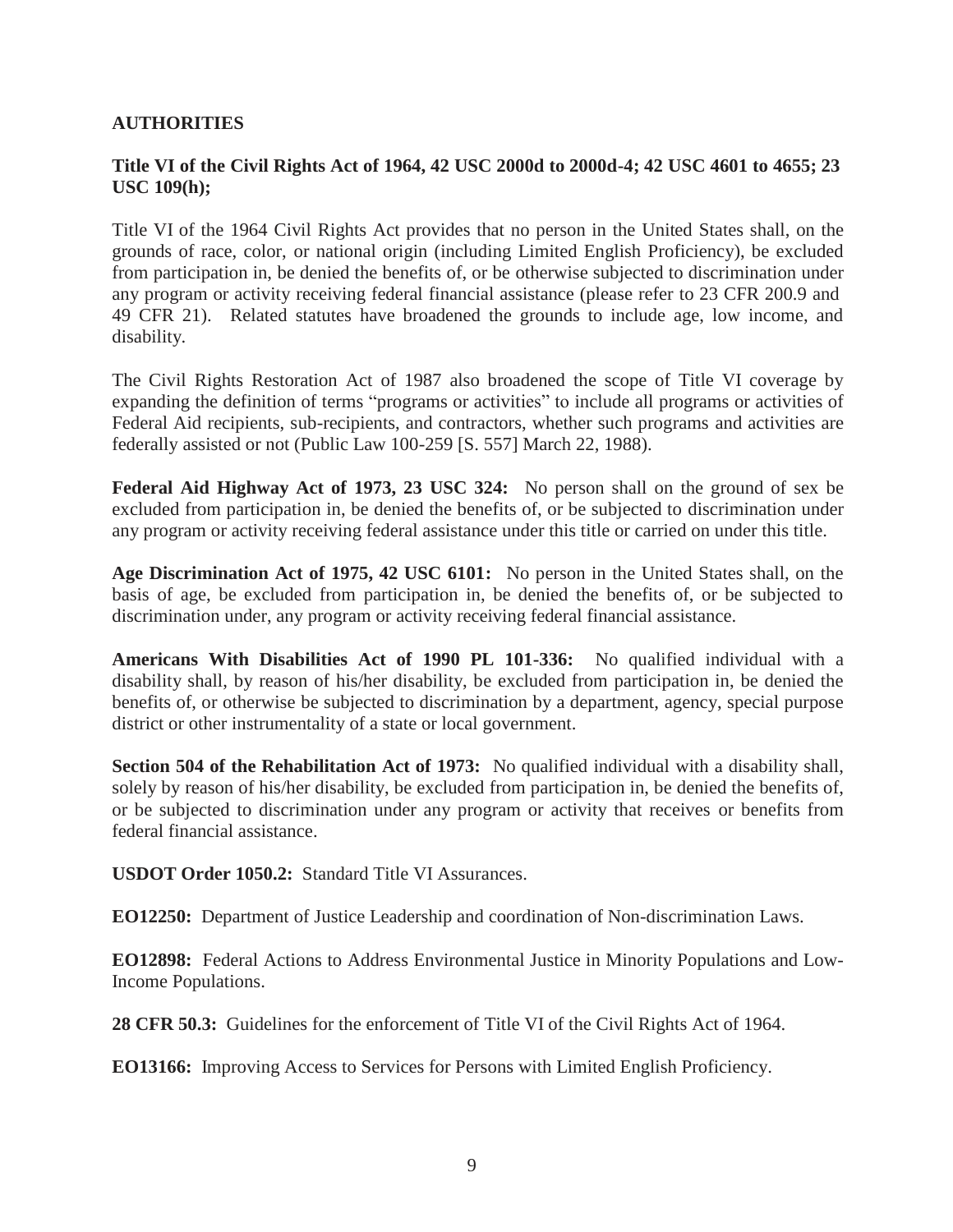# **DEFINITIONS**

Adverse Effects – The totality of significant individual or cumulative human health or environmental effects including interrelated social and economic effects, which may include, but are not limited to: (See Appendix E for additional discussion of "significant")

- Bodily impairment, infirmity, illness or death
- Air, noise and water pollution and soil contamination
- Destruction or disruption of man-made or natural resources
- Destruction or diminution of aesthetic values
- Destruction or disruption of community cohesion or community's economic vitality
- Destruction or disruption of the availability of public and private facilities and services
- Adverse employment effects
- Displacement of person's businesses, farms or non-profit organizations
- Increased traffic congestion, isolation, exclusion or separation of minority or low-income individuals within a given community or from the broader community
- Denial of, reduction in, or significant delay in the receipt of benefits of the City programs, policies and activities

#### Significant Adverse effects on Minority and Low-Income Populations – An adverse effect that:

- a. is predominantly borne by a minority population and/or a low-income population, or
- b. will be suffered by the minority population and/or low-income population and is shown to be appreciably more severe or greater in magnitude than the adverse effect that will be suffered by the non-minority population and/or non-low-income population.

Limited English Proficiency - Individuals with a primary or home language other than English who must, due to limited fluency in English, communicate in that primary or home language if the individuals are to have an equal opportunity to participate effectively in or benefit from any aid, service or benefit provided by the City.

Federal Assistance – Includes grants and loans of federal funds; the grant or donation of federal property and interests in property; the detail of federal personnel, federal property or any interest in such property without consideration or at a nominal consideration or at a consideration which is reduced for the purpose of assisting the recipient, or in recognition of the public interest to be served by such sale or lease to the recipient; and any federal agreement, arrangement or other contract which has, as one of its purposes, the provision of assistance.

Low-Income – A person whose median household income is at or below the Department of Health and Human Service Poverty guidelines. <http://aspe.hhs.gov/poverty/>

Low-Income Population – Any readily identifiable group of low-income persons who live in geographic proximity and, if circumstances warrant, geographically dispersed/transient persons (such as migrant workers or Native Americans) who will be similarly affected by a proposed City program, policy or activity.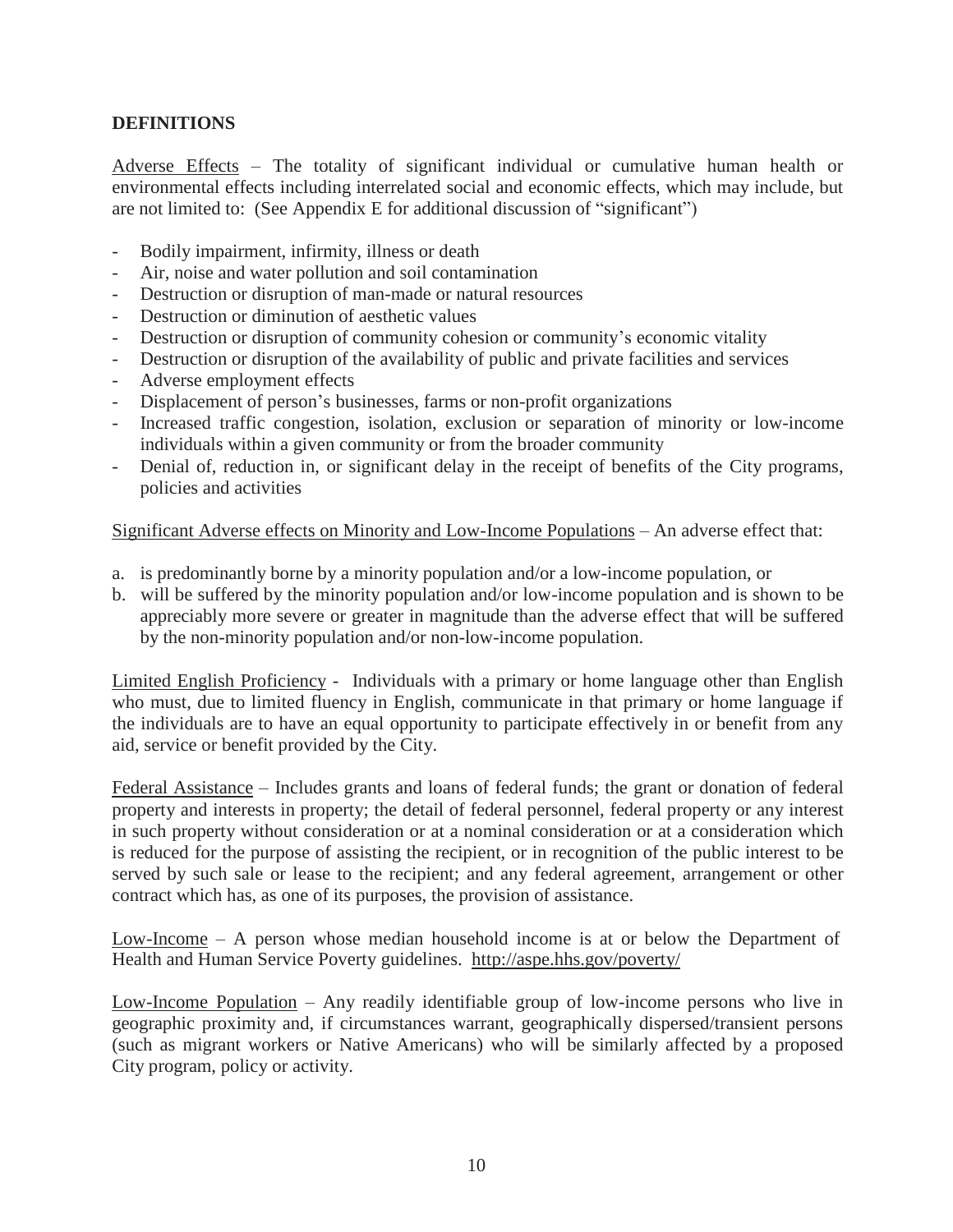Minority – A person who is:

- a. Black A person having origins in any of the black racial groups of Africa;
- b. Hispanic A person of Mexican, Puerto Rican, Cuban, Central or South American, or other Spanish culture or origin, regardless of race;
- c. Asian American A person having origins in any of the original people of the Far East, Southeast Asia, the Indian sub-continent, or the Pacific Islands; or
- d. American Indian and Alaskan Native A person having origins in any of the original people of North America and who maintains cultural identification through tribal affiliation or community recognition.

Minority Population – Any readily identifiable groups of minority persons who live in geographic proximity and, if circumstances warrant, geographically dispersed/transient persons (such as migrant workers or Native Americans) who will be similarly affected by a proposed City program, policy or activity.

Non-Compliance – A recipient has failed to meet prescribed requirements and has shown an apparent lack of good faith effort in implementing all the requirements of Title VI and related statues.

Persons – Where designation of persons by race, color or national origin is required, the following designation ordinarily may be used; "White not of Hispanic origin", "Black not of Hispanic origin", "Hispanic", "Asian or Pacific Islander", "American Indian or Alaskan Native". Additional sub-categories based on national origin of primary language spoken may be used, where appropriate, on either a national or a regional basis.

Program – Includes any road or park project including planning or any activity for the provision of services financial aid or other benefits to individuals. This includes education or training, work opportunities, health welfare, rehabilitation, or other services, whether provided directly by the recipient of federal financial assistance or provided by others through contracts or other arrangements with the recipient.

Recipient - Any state, territory, possession, the District of Columbia, Puerto Rico, or any political subdivision, or instrumentality thereof, or any public or private agency, institution, or organization, or other entity, or any individual, in any state, territory, possession, the District of Columbia, or Puerto Rico, to whom Federal assistance is extended, either directly or through another recipient, for any program. Recipient includes any successor, assignee, or transferee thereof, but does not include any ultimate beneficiary under any such program.

Sub-Recipient – Any agency such as a council of governments, regional planning agency, or educational institution, for example, that received Federal Highway Administration (FHWA) funds through the State DOT and not directly from the FHWA. Other agencies, local governments, contractors, consultants that receive these funds are all considered sub-recipients.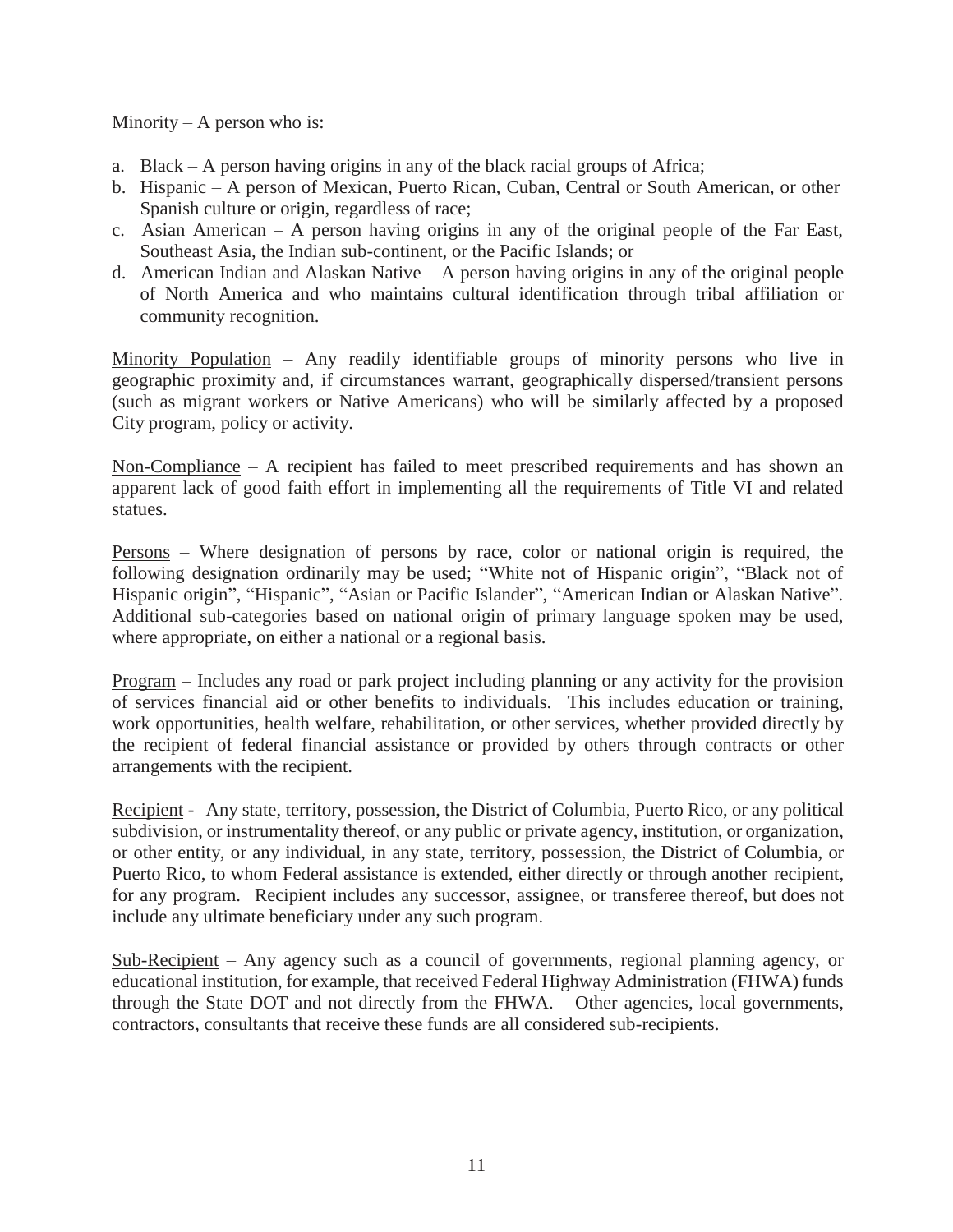#### **ADMINISTRATION – GENERAL**

The City of Clare designates Luke Potter, Director of Public Works, as the Title VI Coordinator (hereinafter referred to the "Title VI Coordinator") shall have lead responsibility for coordinating the administration of the Title VI and related statutes program, plan and assurances.

Complaints: If any individual believes that he/she or any other program beneficiaries have been the object of unequal treatment or discrimination as to the receipt of benefits and/or service, or on the grounds of race, color, national origin (including Limited English Proficiency), sex, age or disability, he/she may exercise his/her right to file a complaint with the City. Complaints may be filed with the Title VI Coordinator. Every effort will be made to resolve complaints informally at the lowest level.

Data Collection: Statistical data on race, color, national origin, English language ability and sex of participants in and beneficiaries of the City of Clare programs; e.g., impacted citizens and affected communities will be gathered and maintained by the City of Clare. The gathering procedures will be reviewed annually to ensure sufficiency of the data in meeting the requirements of the Title VI program.

Program Reviews: Special emphasis program reviews will be conducted based on the annual summary of Title VI activities accomplishments and problems. The reviews will be conducted by the Title VI Coordinator to assure effectiveness in their compliance of Title VI provisions. The Title VI Coordinator will coordinate efforts to ensure the equal participation in all their programs and activities at all levels. The City of Clare does not have any special emphasis programs at this time.

Title VI Reviews on Sub-Recipients: Title VI compliance reviews will be conducted annually by the Title VI Coordinator. Priority for conducting reviews will be given to those recipients of federal (U.S. Department of Transportation) funds with the greatest potential of impact to those groups covered by the act. The reviews will entail examination of the recipients' adherence to all Title VI requirements. The status of each review will be reported in the annual update and reported to relevant U.S. Department of Transportation (USDOT) modes upon request.

Annual Reporting Form: The Title VI Coordinator will be responsible for coordination, compilation, and submission of annual reporting form data to the Michigan Department of Transportation (MDOT), Civil Rights Programs Unit via the Sub-Recipient Annual Certification Form (MDOT form #0179) by October  $5^{\text{th}}$ .

Title VI Plan Updates: If updated, a copy of Title VI Plan will be submitted to the MDOT, Civil Rights Program Unit, as soon as the update has been completed, or as soon as practicable, and no later than 30 days if significant changes are made.

Public Dissemination: The City will disseminate Title VI Program information to the City of Clare employees and to the general public. Title VI Program information will be submitted to sub-recipients, contractors and beneficiaries. Public dissemination will include inclusions of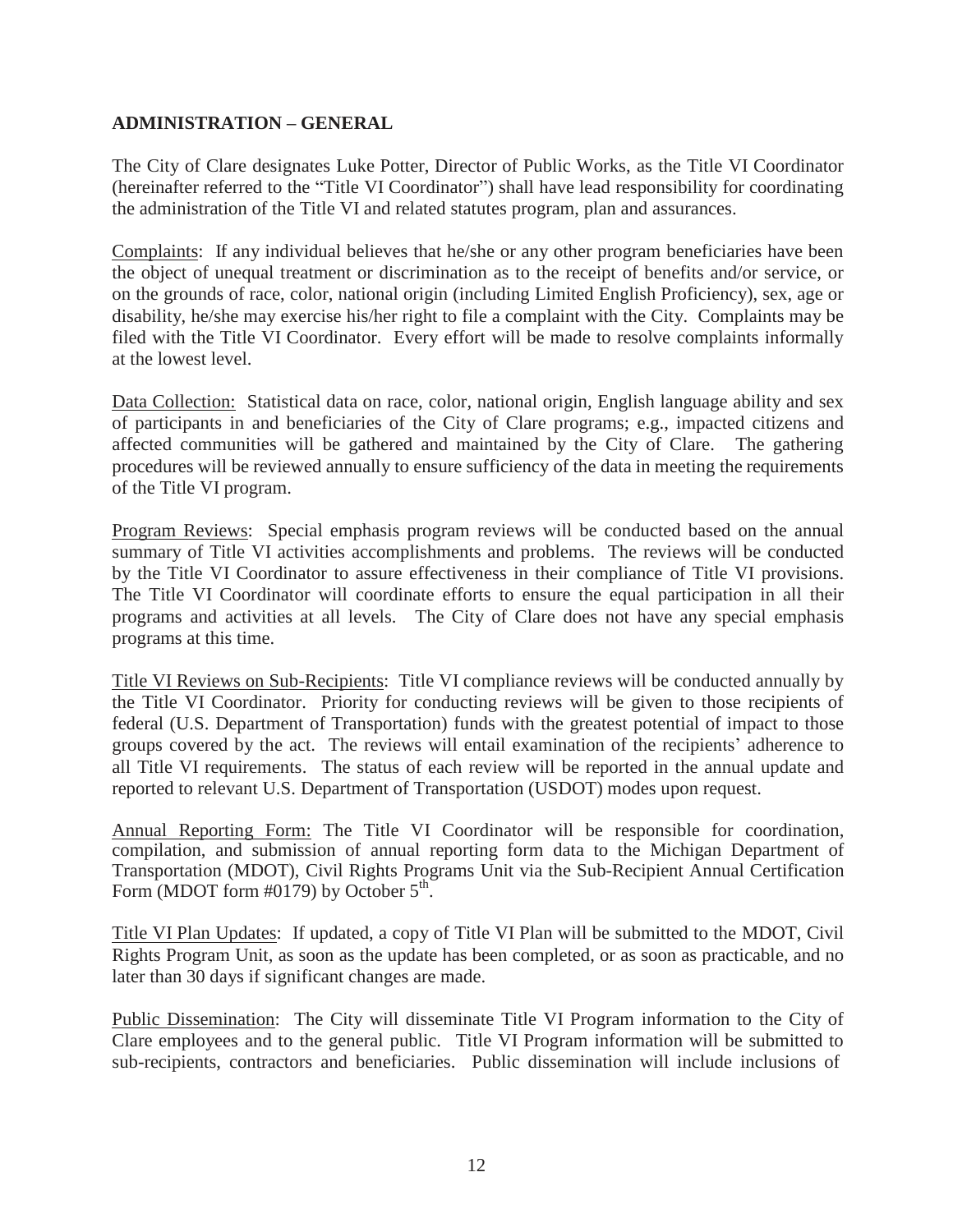Title VI language in contracts and publishing the Title VI Plan on the City of Clare internet website, at [www.cityofclare.org.](http://www.cityofclare.org/)

Remedial Action: The City of Clare, through the Title VI Coordinator, will actively pursue the prevention of Title VI deficiencies and violations and will take the necessary steps to ensure compliance with all program administrative requirements. When deficiencies are found, procedures will be promptly implemented to correct the deficiencies and to put in writing the corrective action(s). The period to determine corrective action(s) and put it/them in writing to effect compliance may not exceed 90 days from the date the deficiencies are found.

# **LIMITED ENGLISH PROFICIENCY**

On August 11, 2000, President William J. Clinton signed an executive order, Executive Order 13166: Improving Access to Service for Persons with Limited English Proficiency<sup>1</sup>, to clarify Title VI of the Civil Rights Act of 1964. It had as its purpose, to ensure accessibility to programs and services to otherwise eligible persons who are not proficient in the English language.

This executive order stated that individuals who do not speak English well and who have a limited ability to read, write and speak, or understand English are entitled to language assistance under Title VI of the Civil Rights Act of 1964 with respect to a particular type of service, benefit, or encounter<sup>ii</sup>. These individuals are referred to as being limited in their ability to speak, read, write, or understand English, hence the designation, "LEP," or Limited English Proficient. The Executive Order states that:

"Each federal agency shall prepare a plan to improve access to its federally conducted programs and activities by eligible LEP persons. Each plan shall be consistent with the standards set forth in the LEP Guidance, and shall include the steps the agency will take to ensure that eligible LEP persons can meaningfully access the agency's programs and activities."

Not only do all federal agencies have to develop LEP plans as a condition of receiving federal financial assistance, recipients have to comply with Title VI and LEP guidelines of the federal agency from which funds are provided as well.

Federal financial assistance includes grants, training, use of equipment, donations of surplus property, and other assistance. Recipients of federal funds range from state and local agencies, to nonprofits and organizations. Title VI covers a recipient's entire program or activity. This means all parts of a recipient's operations are covered, even if only one part of a recipient's organization receives the federal assistance. Simply put, any organization that receives federal financial assistance is required to follow this Executive Order.

The City of Clare receives funds from the US Department of Transportation via the Federal Highway Administration.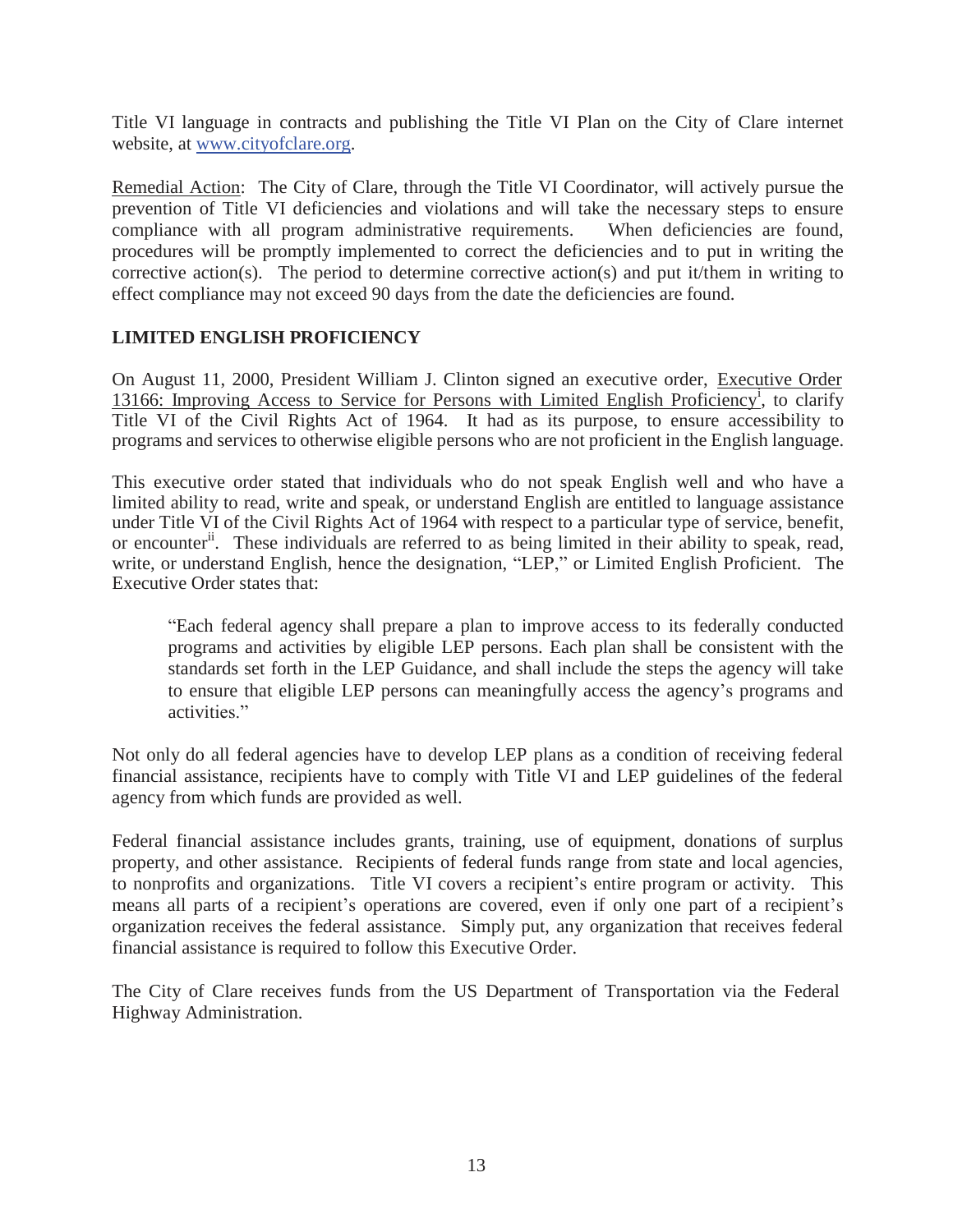The US Department of Transportation published *Policy Guidance Concerning Recipients'*  responsibilities to Limited English Proficient Person in the December 14<sup>th</sup>, 2005 Federal Register.<sup>iii</sup>

The Guidance implies City of Clare as organizations that must follow this guidance:

This guidance applies to all DOT funding recipients, which include state departments of transportation, state motor vehicle administrations, airport operators, metropolitan planning organizations, and regional, state, and local transit operators, among many others. Coverage extends to a recipient's entire program or activity, i.e., to all parts of a recipient's operations. This is true even if only one part of the recipient receives the Federal assistance. For example, if DOT provides assistance to a state department of transportation to rehabilitate a particular highway on the National Highway System, all of the operations of the entire state department of transportation—not just the particular highway program or project—are covered by the DOT guidance.

# **Elements of an Effective LEP Policy**

The US Department of Justice, Civil Rights Division has developed a set of elements that may be helpful in designing and LEP policy or plan. These elements include:

- 1. Identifying LEP persons who need language assistance
- 2. Identifying ways in which language assistance will be provided
- 3. Training Staff
- 4. Providing notice to LEP persons
- 5. The recommended method of evaluating accessibility to available transportation services is the Four-Factor Analysis identified by the USDOT.

These recommended plan elements have been incorporated into this plan.

# **Methodology for Assessing Needs and Reasonable Steps for an Effective LEP Policy**

The DOT guidance outlines four factors recipients should apply to the various kinds of contacts they have with the public to assess language needs and decide what reasonable steps they should take to ensure meaningful access for LEP persons:

- 1. The number or proportion of LEP persons eligible to be served or likely to be encountered by a program, activity, or service of the recipient or grantee.
- 2. The frequency with which LEP individuals come in contact with the program.
- 3. The nature and importance of the program, activity, or service provided by the recipient to the LEP Community.
- 4. The resources available to the City of Clare and overall cost.

The greater the number or proportion of eligible LEP persons; the greater the frequency with which they have contact with a program, activity, or service and the greater the importance of that program, activity, or service, the more likely enhanced language services will be needed. The intent of DOT's guidance is to suggest a balance that ensures meaningful access by LEP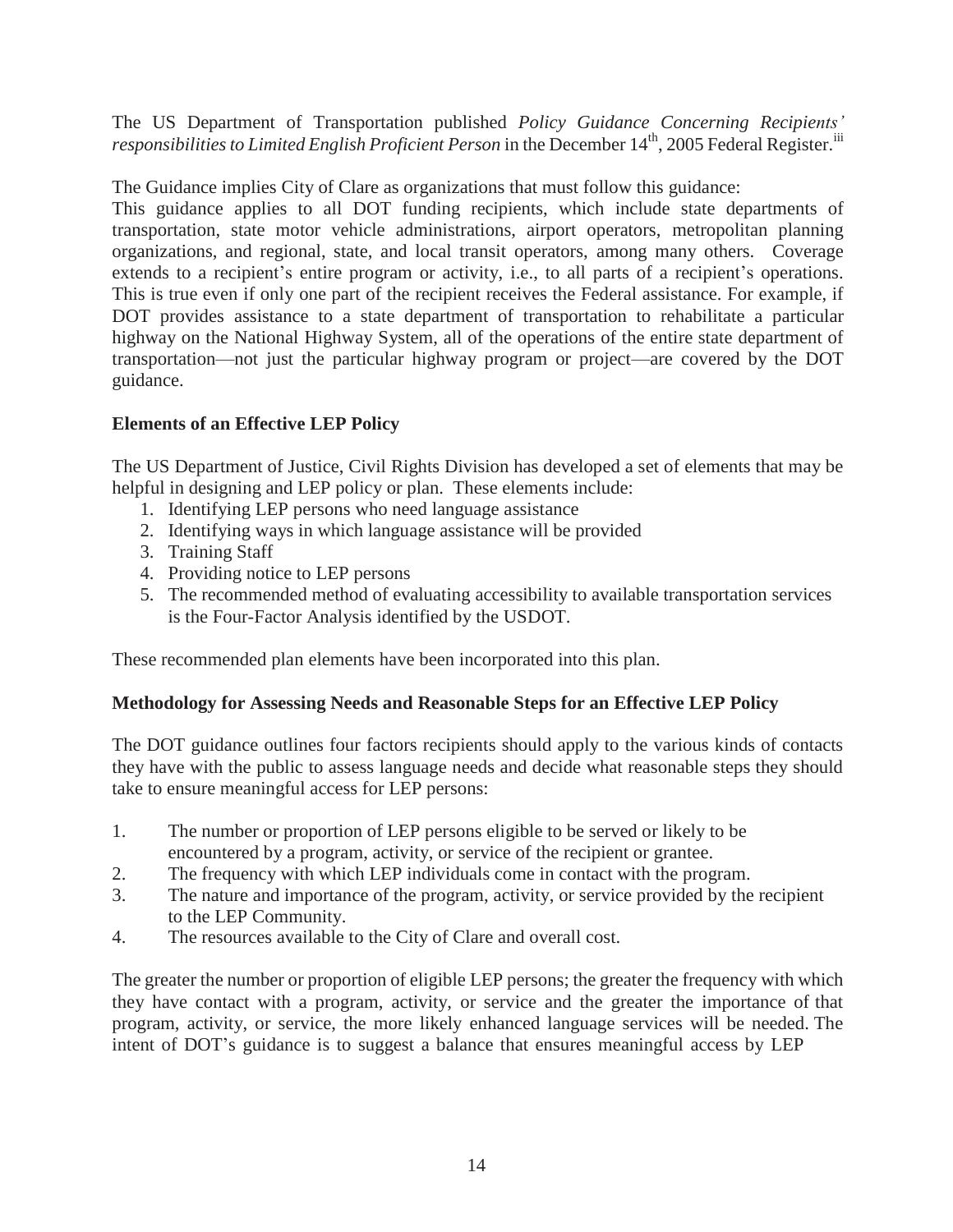persons to critical services while not imposing undue burdens on small organizations and local governments.

Smaller recipients with more limited budgets are typically not expected to provide the same level of language service as larger recipients with larger budgets.

The DOT guidance is modeled after the Department of Justice's guidance and requires recipients and sub recipients to take steps to ensure meaningful access their programs and activities to LEP persons. More information for recipients and sub-recipients can be found at [http://www.lep.gov](http://www.lep.gov/).

#### **The Four-Factor Analysis**

This plan uses the recommended four-factor analysis of an individualized assessment considering the four factors outlined above. Each of the following factors is examined to determine the level and extent of language assistance measures required to sufficiently ensure meaningful access to City of Clare services and activities that may affect their quality of life. Recommendations are then based on the results of the analysis.

#### **Factor 1: The Proportion, Numbers and Distribution of LEP Persons**

The Census Bureau has a range for four classifications of how well people speak English. The classifications are: 'very well,' 'well,' 'not well,' and 'not at all.' For our planning purposes, we are considering people that speak English less than 'very well' as Limited English Proficient persons.

As seen in Table #1, the Census 2010 Data for City of Clare shows a small amount of the population that would speak English less than 'very well'.

| # of Individuals | Percent |
|------------------|---------|
| 2,940            | 2,940   |
| 2,849            | 96.9%   |
| 91               | 3.1%    |
| 49               | 1.7%    |
| 11               | $0.4\%$ |
| 0                | $0.0\%$ |
| 41               | 1.4%    |
| 10               | 0.3%    |
| 39               | 1.3%    |
| 39               | 1.3%    |
| 0                | 0.0%    |
| 0                | 0.0%    |
|                  |         |

#### **TABLE #1**

# **Factor 2: Frequency of Contact with LEP Individuals**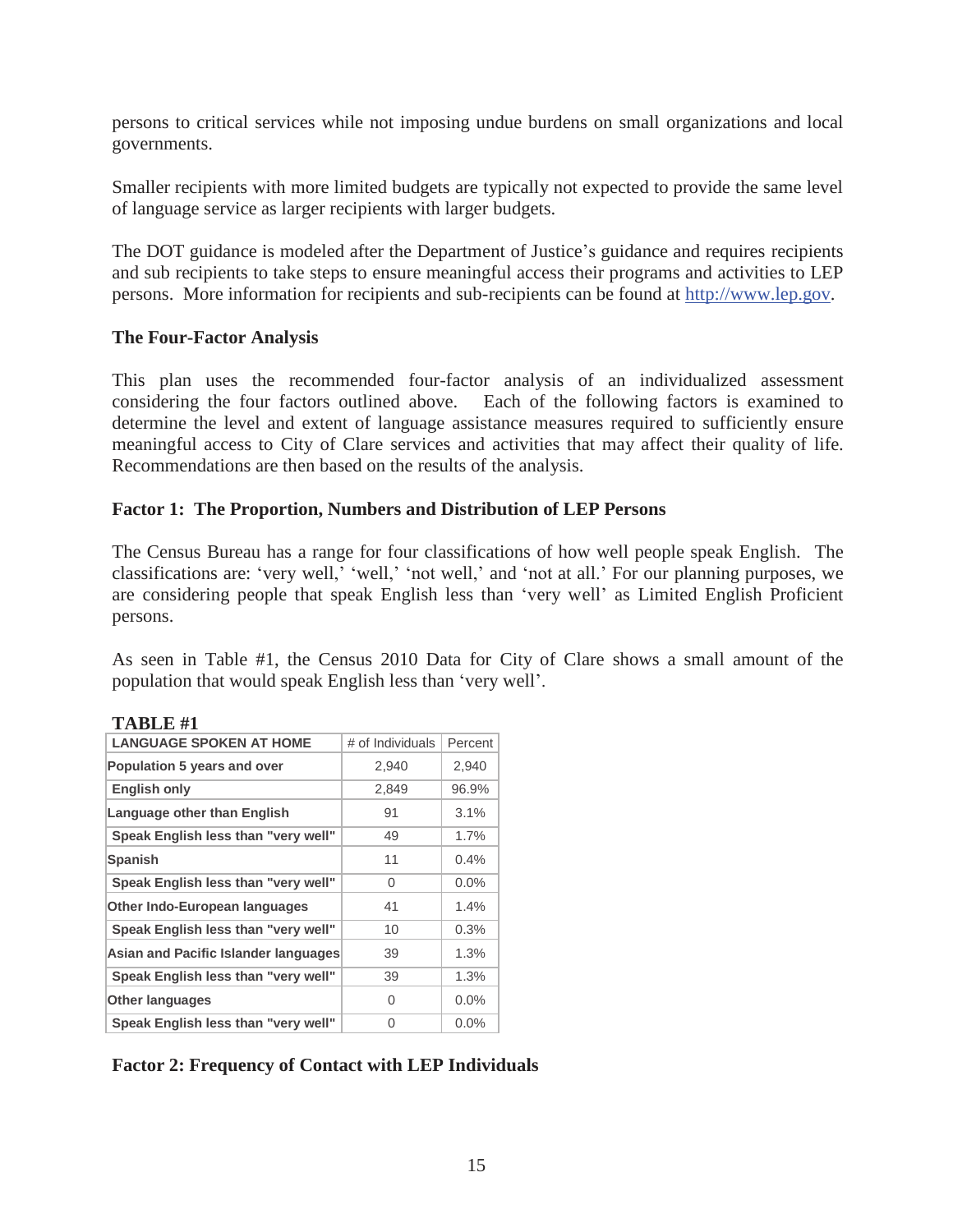The city has conducted an informal survey of our employees with regard to whether they have had encounters with LEP individuals in the performance of their job functions and found that they have had encounters with LEP individuals. We have offices accessible to the public and therefore accessible to LEP individuals and we have staff that work in the field that could encounter LEP individuals. Additionally, regular Board/Council/public meetings are held monthly which would potentially bring LEP individuals to these meetings. Given the small concentration of LEP individuals as displayed in Table #1 (above) the probability of our employees to encounter and LEP individual is low.

#### **Factor 3: The Nature and Importance of the Program, Activity, or Service to LEP**

The City of Clare serves individuals throughout the City in a variety of ways including managing roads, water, sewer, police, fire, elections, and other services to citizens of the City and individuals from outside of the city, such as visitors and those traversing the state. The nature of the services that the City provides is very important to an individual's day-to-day life. Therefore the denial of services to an LEP individual could have a significant detrimental effect. Although the LEP population in the city is small we will ensure accessibility to all of our programs, services, and activities.

# **Factor 4: The Resources Available to the City of Clare and Overall Cost**

US Department of Transportation Policy Guidance Concerning Recipients' Responsibilities to Limited English Proficient (LEP) Persons published in the Federal Register: December 14, 2005 (Volume 70, Number 239) states:

*"Certain DOT recipients, such as those serving very few LEP persons or those with very limited resources, may choose not to develop a written LEP plan."*

The City of Clare does serve very few LEP persons and has very limited resources, therefore it has decided to include a LEP section in its Title VI Plan in order to comply with the Executive Order.

#### **Safe Harbor Stipulation**

Federal law provides a "Safe Harbor" situation so that recipients can ensure with greater certainty that they comply with their obligation to provide written translations in languages other than English. A "safe harbor" means that if a recipient provides written translation in certain circumstances, such action will be considered strong evidence of compliance with the recipient's written-translation obligations under Title VI.

The failure to provide written translations under the circumstances does not mean there is noncompliance, but rather provides a guide for recipients that would like greater certainty of compliance than can be provided by a fact-intensive, four factor analysis. For example, even if a safe harbor is not used, if written translation of a certain document(s) would be so burdensome as to defeat the legitimate objectives of its program, it is not necessary. Other ways of providing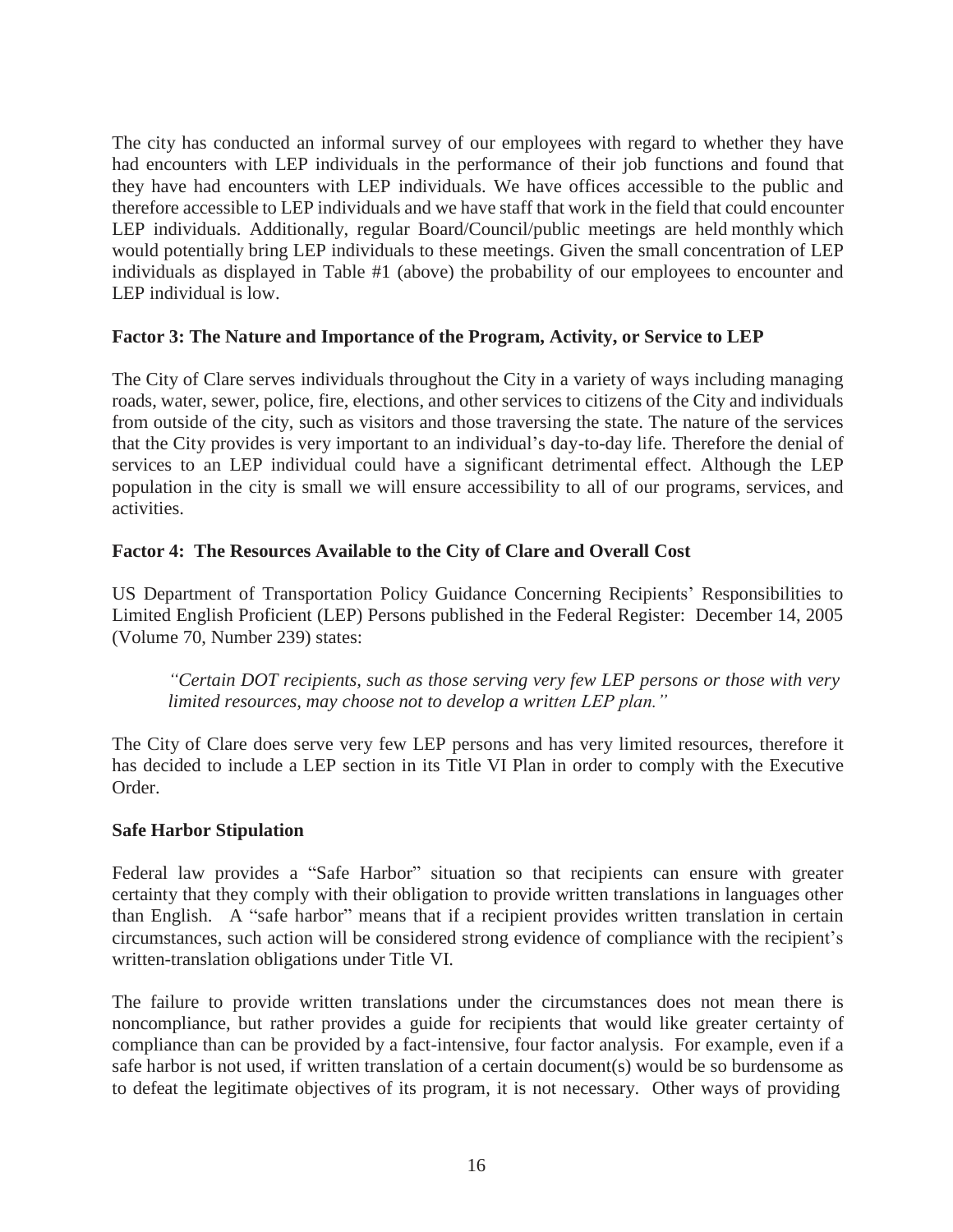meaningful access, such as effective oral interpretation of certain vital documents, might be acceptable under such circumstances.

Strong evidence of compliance with the recipient's written translation obligations under "safe Harbor" includes providing written translations of vital documents for each eligible LEP language group that constitutes 5% or 1,000, whichever is less, of the population of persons eligible to be served or likely to be affected or encountered. Translation of other documents, if needed, can be provided orally.

This "safe harbor" provision applies to the translation of written documents only. It does not affect the requirement to provide meaningful access to LEP individuals through competent oral interpreters where oral language services are needed and are reasonable.

Given the small number of LEP language group members, the City of Clare budget and number of staff, it is deemed that written translations of vital documents would be so burdensome as to defeat the legitimate objectives of our programs. It is more appropriate for City of Clare to proceed with oral interpretation options for compliance with LEP regulations.

# **Providing Notice to LEP Persons**

# USDOT LEP guidance says:

Once an agency has decided, based on the four factors, that it will provide language service, it is important that the recipient notify LEP persons of services available free of charge. Recipients should provide this notice in languages LEP persons would understand.

The guidance provides several examples of notification including:

- 1. Signage in languages that an LEP individual would understand when free language assistance is available with advance notice.
- 2. Stating in outreach documents that free language services are available from the agency.
- 3. Working with community-based organizations and other stakeholders to inform LEP individuals of the recipient's services, including the availability of language assistance services.

Statements in languages that an LEP individual would understand will be placed in public information and public notices that persons requiring language assistance or special accommodations will be provided, with reasonable advance notice to the City of Clare.

# **Options and Proposed Actions**

# **Options:**

Federal fund recipients have two (2) main ways to provide language services: oral interpretation either in person or via telephone interpretation service and written translation. The correct mix should be based on what is both necessary and reasonable in light of the four-factor analysis.<sup>iv</sup>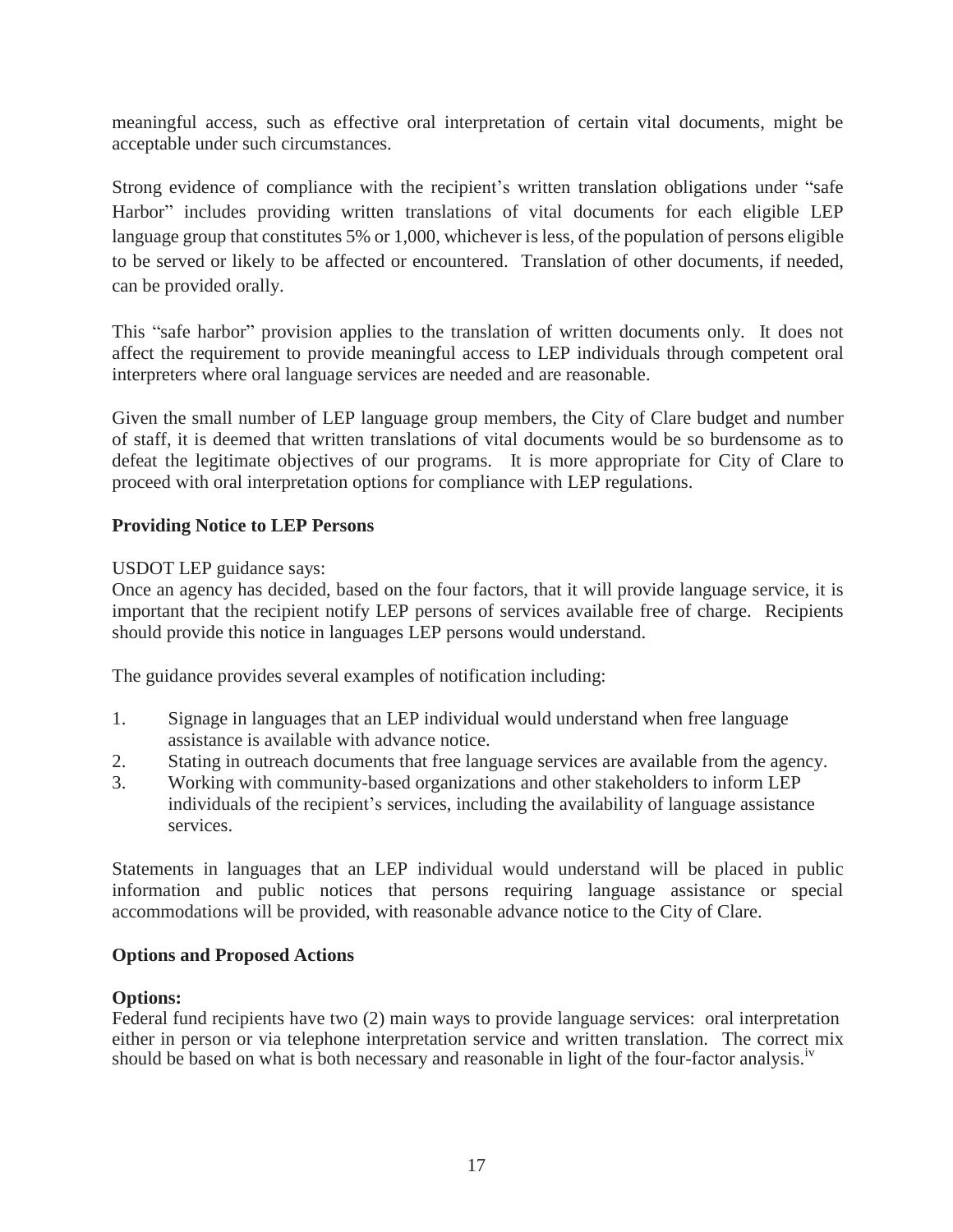City of Clare is defining as interpreter as a person who translates spoken language orally, as opposed to a translator, who translates written language and a translator as a person who transfers the meaning of written text from one language into another. The person who translates orally is not a translator, but an interpreter.<sup>v</sup>

Considering the relatively small size of the City of Clare, the small number of LEP individuals in the service area, and limited financial resources, it is necessary to limit language aid to the most basic and cost-effective services.

# **What the City of Clare will do. What actions will the City of Clare take?**

With advance notice of seven calendar days, the City will provide interpreter services at public meetings, including language translation and signage for the hearing impaired.

The City will utilize the *Translators Resource List* as provided by MDOT for translation services and verbal interpretation.

Ensure placement of statements in notices and publications in languages other than English that interpreter services are available for public meetings. The Census Bureau "I-speak" Language Identification Card will be distributed to all employees that may potentially encounter LEP individuals.

Once the LEP individual's language has been identified, City employees will contact an agency from the Translator's Resource List to provide interpretation services to assist.

Publications of the city's complaint form available at public meetings.

In the event that a City employee encounters a LEP individual, they will follow the procedure listed below:

# **Office Encounter**

- 1. Provide an I-speak language identification card to determine the language spoken of the LEP individual.
- 2. Once the foreign language is determined, provide information to Title VI coordinator who will contact an interpreter from MDOT's *Translators Resource List.*
- 3. If the need is for a document to be translated, the Title VI coordinator will have the document translated and provided to the requestor as soon as possible.

# **Road Encounter**

- 1. Road crew employee will immediately contact the Title VI coordinator for assistance, and provide an I-speak language identification card to the LEP individual to determine the language spoken of the individual.
- 2. Once the foreign language is determined, provide information to Title VI coordinator who will contact an interpreter from MDOT's *Translators Resource List* to provide telephonic interpretation*.*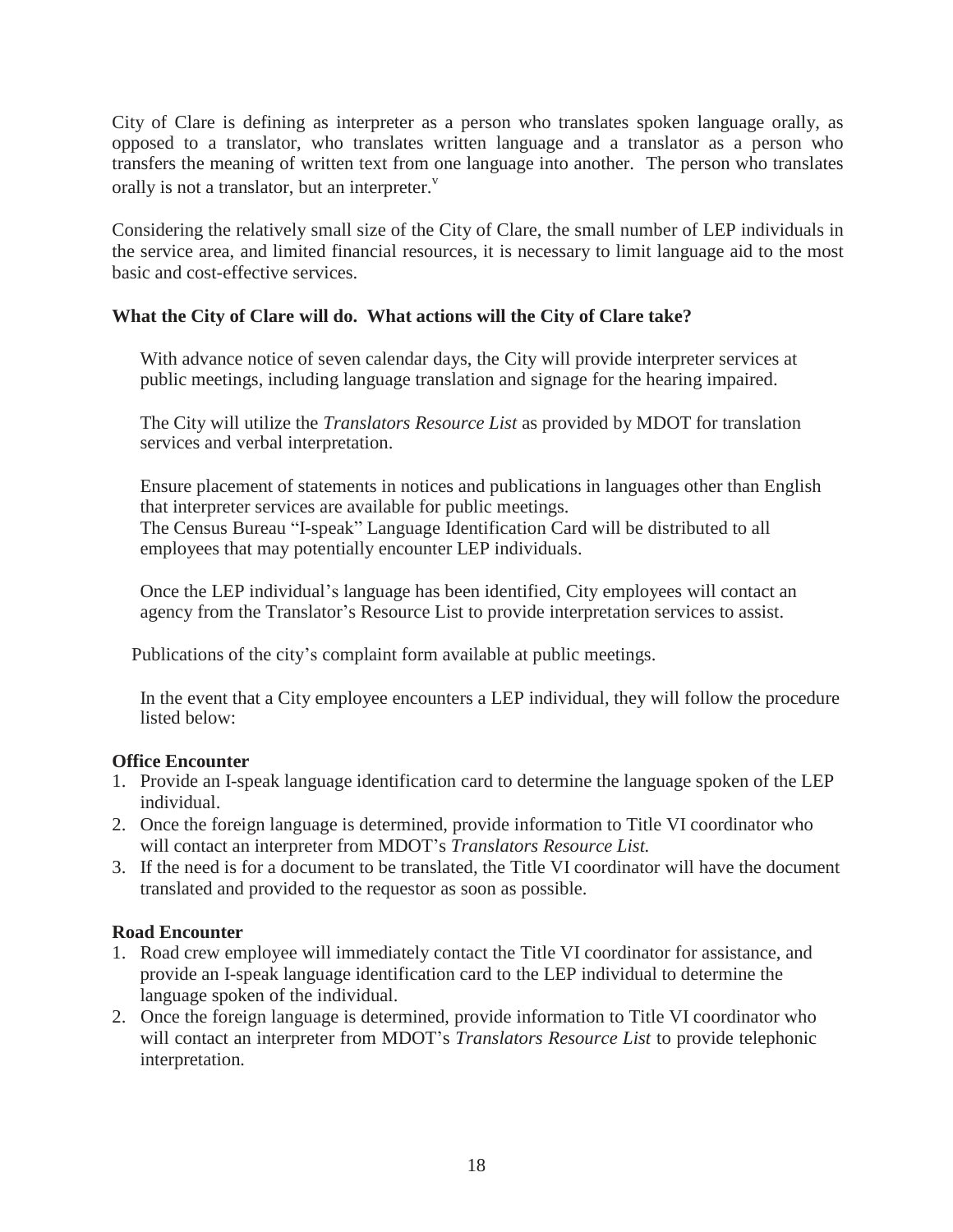3. If the need is for a document to be translated, the Title VI coordinator will have the document translated and provided to the requestor as soon as possible.

#### **Over the Phone Encounter**

- 1. If someone calls into our office speaking another language every attempt will be made to keep that individual on the line until an interpreter can be conferenced into the line and if possible determine the language spoken of the caller.
- 2. Once the language of the caller has been identified we will proceed with providing the requested assistance to the LEP individual.

#### **In Writing**

- 1. Once a letter has been received it will be immediately forwarded to the Title VI Coordinator.
- 2. The Title VI Coordinator will contact an translator from the MDOT's *Translators Resource List* to determine the specifics of the letter request information.
- 3. The Title VI Coordinator will work with the selected agency to provide the requested service to the individual in a timely manner.

# **City of Clare Staff Training**

City of Clare staff will be provided training or made aware of the requirements for providing meaningful access to services for LEP persons.

#### **ENVIRONMENTAL JUSTICE**

Compliance with Title VI includes ensuring that no minority or low income population suffers "disproportionately high and adverse human health or environmental effect" due to any "programs, policies and activities" undertaken by any agency receiving federal funds. This obligation will be met by the City of Clare in the following ways:

> When planning specific programs or projects, identifying those populations that will be affected by a given program or project.

If a disproportionate effect is anticipated, following mitigation procedures.

If mitigation options do not sufficiently eliminate the disproportionate effect, discussing and, if necessary, implementing reasonable alternatives

Disproportionate effects are those effects which are appreciably more severe for one group or predominantly borne by a single group. The City of Clare will use U.S. Census data to identify low income and minority populations.

Where a project impacts a small number or area of low income or minority populations, the City of Clare will document that: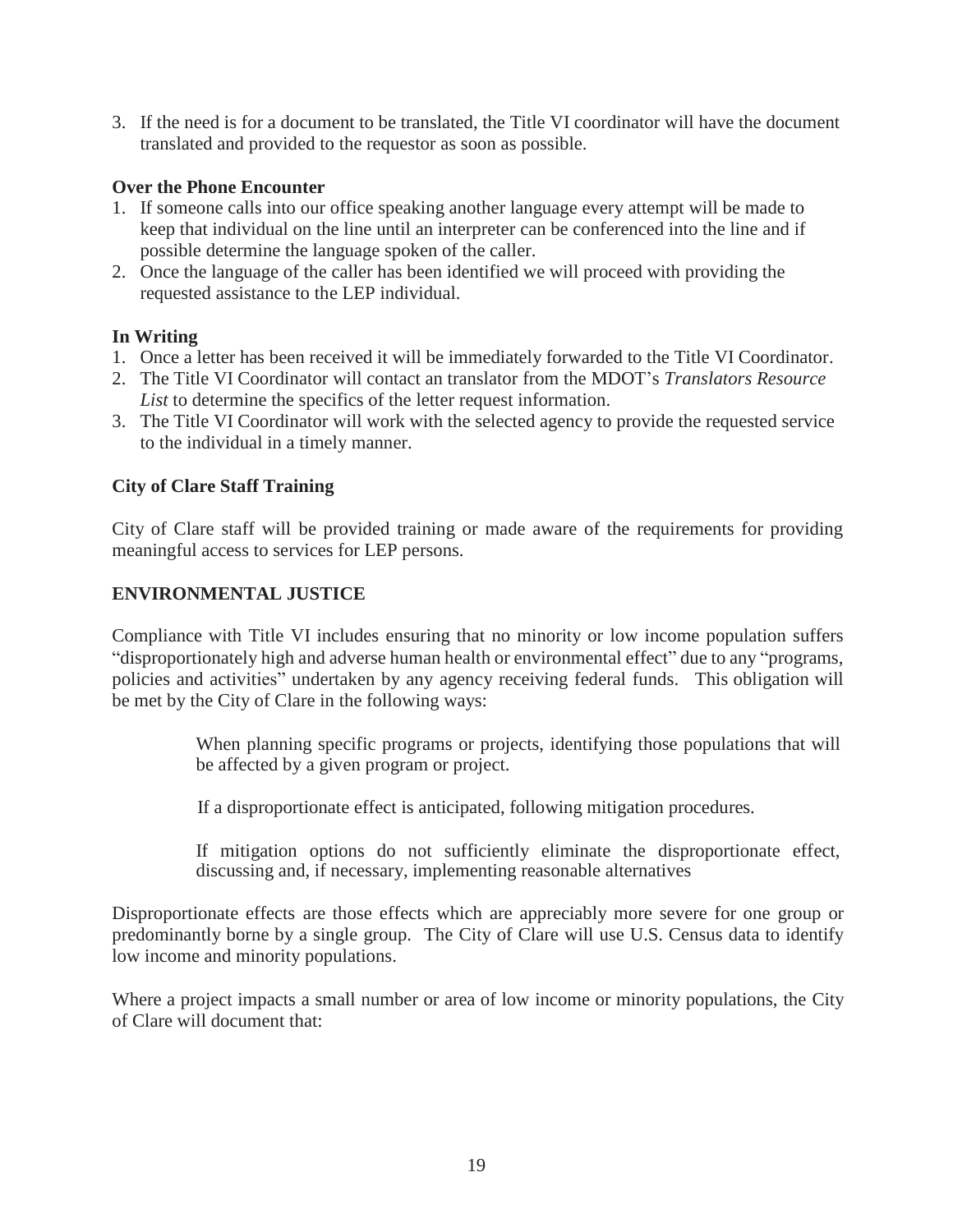Other reasonable alternatives were evaluated and were eliminated for reasons such as the alternatives impacted a far greater number of people or did greater harm to the environment, etc.

The project's impact is unavoidable,

The benefits of the project far out-weigh the overall impacts and

Mitigation measures are being taken to reduce the harm to low income or minority populations.

If it is concluded that no minority and/or low income population groups are present in the project area, the City of Clare will document how the conclusion was reached. If it is determined that one or more of these population groups are present in the area, the City of Clare will administer potential disproportionate effects test.

The following steps will be taken to assess the impact of project on minority and/or low income population groups:

**STEP ONE**: Determine if a minority of low income population is present within the project area. If a conclusion is that no minority and/or low income population is present within the project area, document how the conclusion was reached. If the conclusion is that there are minority population and/or low income population groups present, proceed to Step Two.

**STEP TWO:** Determine whether project impacts associated with the identified low income and minority populations are disproportionately high and adverse. In doing so, refer to the list of potential impacts and questions contained in Appendix E. If it is determined that there are disproportionately high and adverse impacts to minority and low income populations, proceed to Step Three.

**STEP THREE:** Propose measures that will avoid, minimize and/or mitigate disproportionately high and disproportionate adverse impacts and provide offsetting benefits and opportunities to enhance communities, neighborhoods and individuals affected by proposed project.

**STEP FOUR:** If after mitigation, enhancements and off setting benefits to the affected populations, there remains a high and disproportionate adverse impact to minority or low income populations, then the following questions must be considered:

Question 1: Are there further mitigation measures that could be employed to avoid or reduce the adverse effect to the minority or low income population?

Question 2: Are there other additional alternatives to the proposed action that would avoid or reduce the impacts to the low income or minority populations?

Question 3: Considering the overall public interest, is there a substantial need for the project?

Question 4: Will the alternatives that would satisfy the need for the project and have less impact on protected populations (a) have other social economic or environmental impacts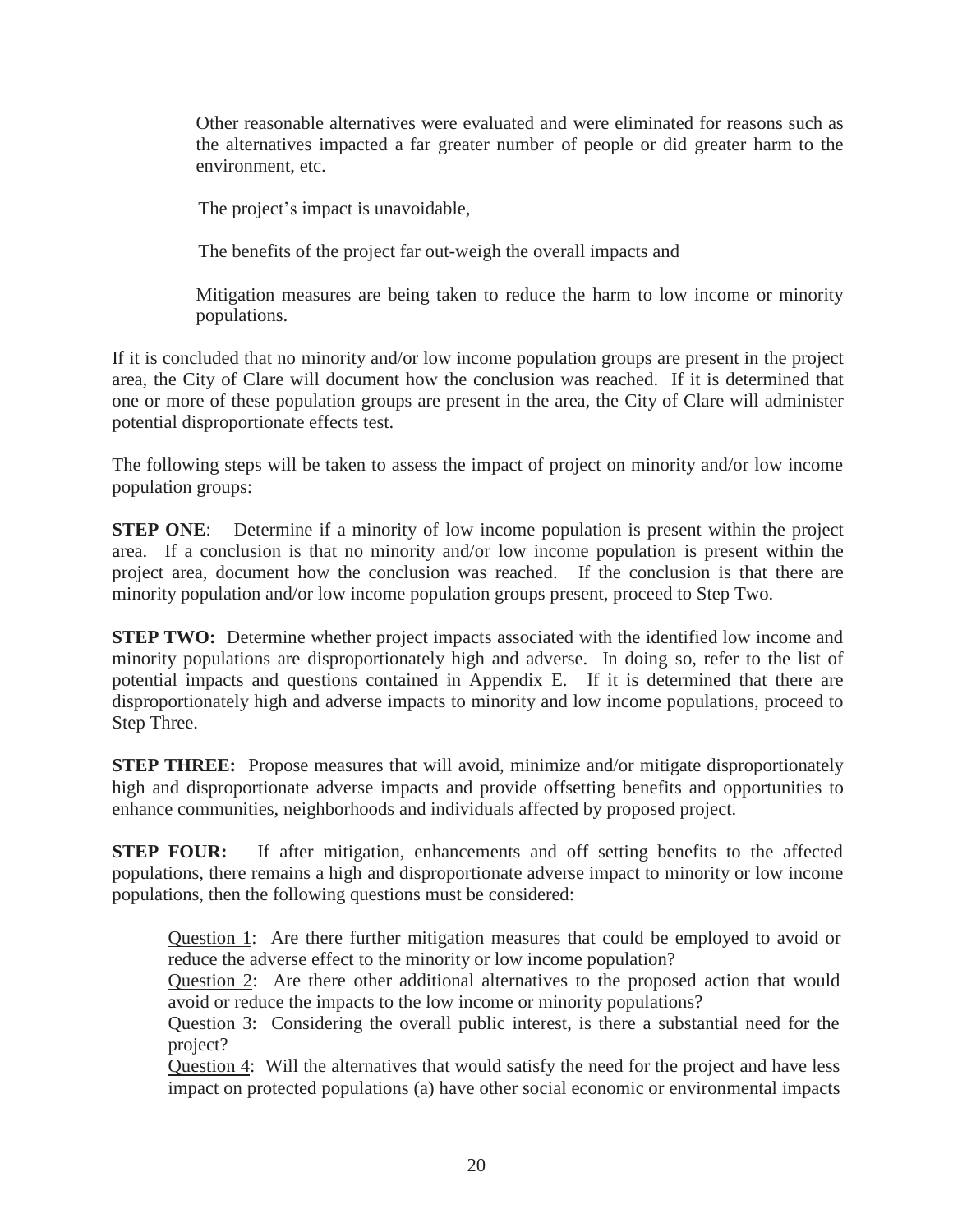that are more severe than those of the proposed action (b) have increased costs of extraordinary magnitude?

**STEP FIVE:** Include all findings, determinations or demonstrations in the environmental document prepared for the project.

# **FILING A TITLE VI COMPLAINT**

#### **I. Introduction**

The Title VI complaint procedures are intended to provide aggrieved persons an avenue to raise complaints of discrimination regarding the City programs, activities and services as required by statute.

#### **II. Purpose**

The purpose of the discrimination complaint procedures is to describe the process used by the City for processing complaints of discrimination under Title VI of the Civil Rights Act of 1964 and related statutes.

#### **III. Roles and Responsibilities**

The Title VI Coordinator has overall responsibility for the discrimination complaint process and procedures. The Title VI Coordinator may, at his/her discretion assign a capable person to investigate the complaint.

The designated investigator will conduct an impartial and objective investigation, collect factual information and prepare a fact-finding report based upon information obtained from the investigation.

# **IV. Filing a Complaint**

The complainant shall make himself/herself reasonably available to the designated investigator, to ensure completion of the investigation within the timeframes set forth.

Applicability: The complaint procedures apply to the beneficiaries of the City of Clare programs, activities and services, including but not limited to: the public, contractors, sub-contractors, consultants, and other sub-recipients of federal and state funds.

Eligibility: Any person who believes that he/she has been excluded from participation in, denied benefits or services of any program or activity administered by the City of Clare or its sub-recipients, consultants and contractors on the basis of race, color, national origin (including Limited English Proficiency), sex, age or disability may bring forth a complaint of discrimination under Title VI.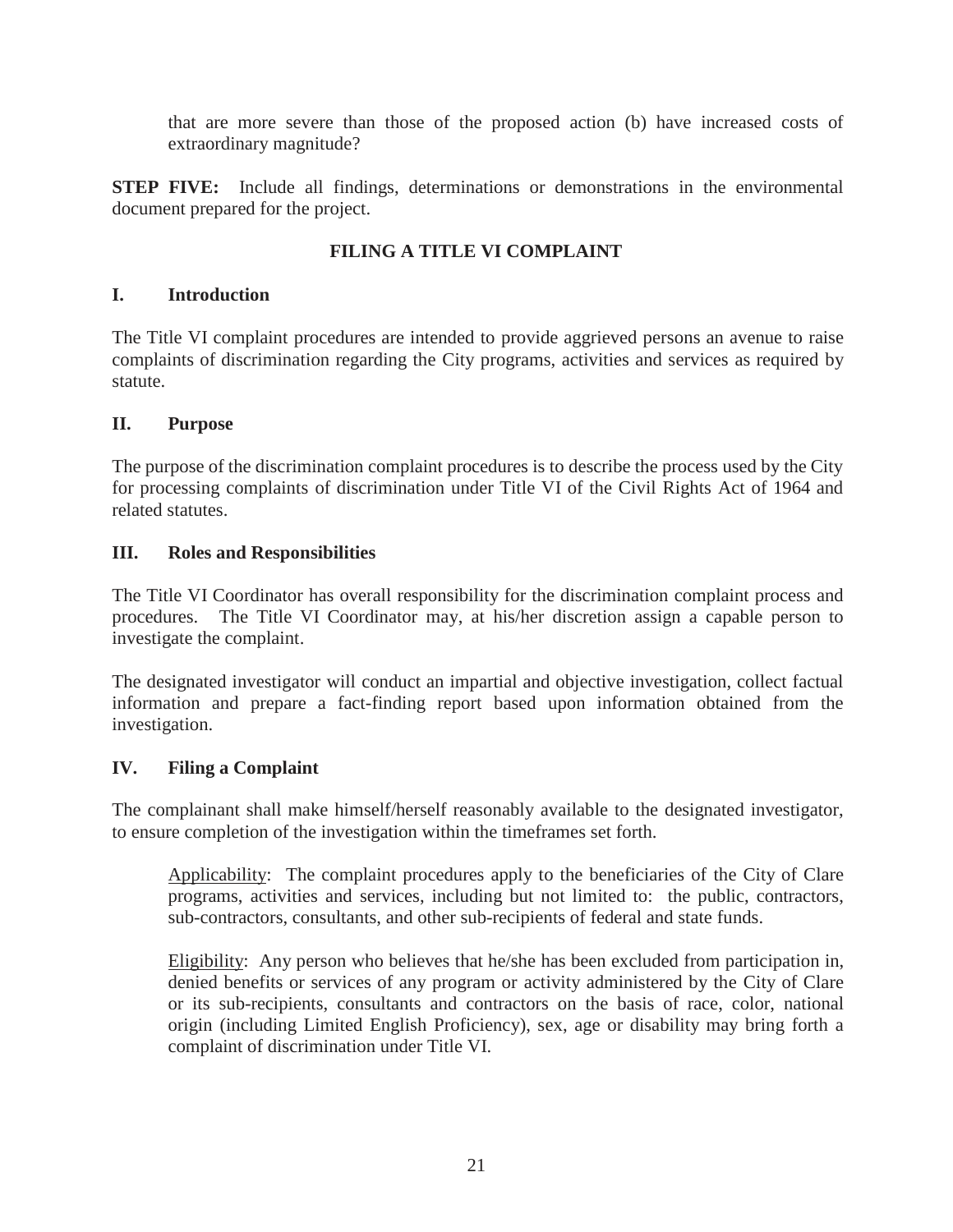Time Limitation on Filing Complaints: Title VI complaints may be filed with the Title VI Coordinator's office. In all situations, the employees of the City of Clare must contact the Title VI Coordinator immediately upon receipt of Title VI related statutes complaints.

Complaints must be filed within 180 days of the alleged discrimination. If the complainant could not reasonably be expected to know that the act was discriminatory within the 180 day period, he/she will have 60 additional days after becoming aware of the illegal discrimination to file the complaint.

Complaints must be in writing, and must be signed by the complainant and/or the complainant's representative. The complaint must set forth as fully as possible the facts and circumstances surrounding the claimed discrimination. In cases where the complainant is unable or incapable of providing a written statement, the complainant will be assisted in converting the verbal complaint into a written complaint. All complaints, however, must be signed by the complainant and/or by the complainant's representative.

Items that should not be considered a formal complaint: (unless the items contain a signed cover letter specifically alleging a violation of Title VI) include but are not limited to:

- 1. An anonymous complaint that is too vague to obtain required information
- 2. Inquiries seeking advice or information
- 3. Courtesy copies of court pleadings
- 4. Newspaper articles
- 5. Courtesy copies of internal grievances

# **V. Investigation**

Investigation Plan: The investigator shall prepare a written plan, which includes, but is not limited to the following:

- Names of the complainant(s) and respondent(s)
- Basis for complaint
- Issues, events or circumstances that caused the person to believe that he/she has been discriminated against
- Information needed to address the issue
- Criteria, sources necessary to obtain the information
- Identification of key people
- Estimated investigation time line
- Remedy sought by the complainant(s)

# Conducting the Investigation:

- The investigation will address only those issues relevant to the allegations in the complaint.
- Confidentiality will be maintained as much as possible.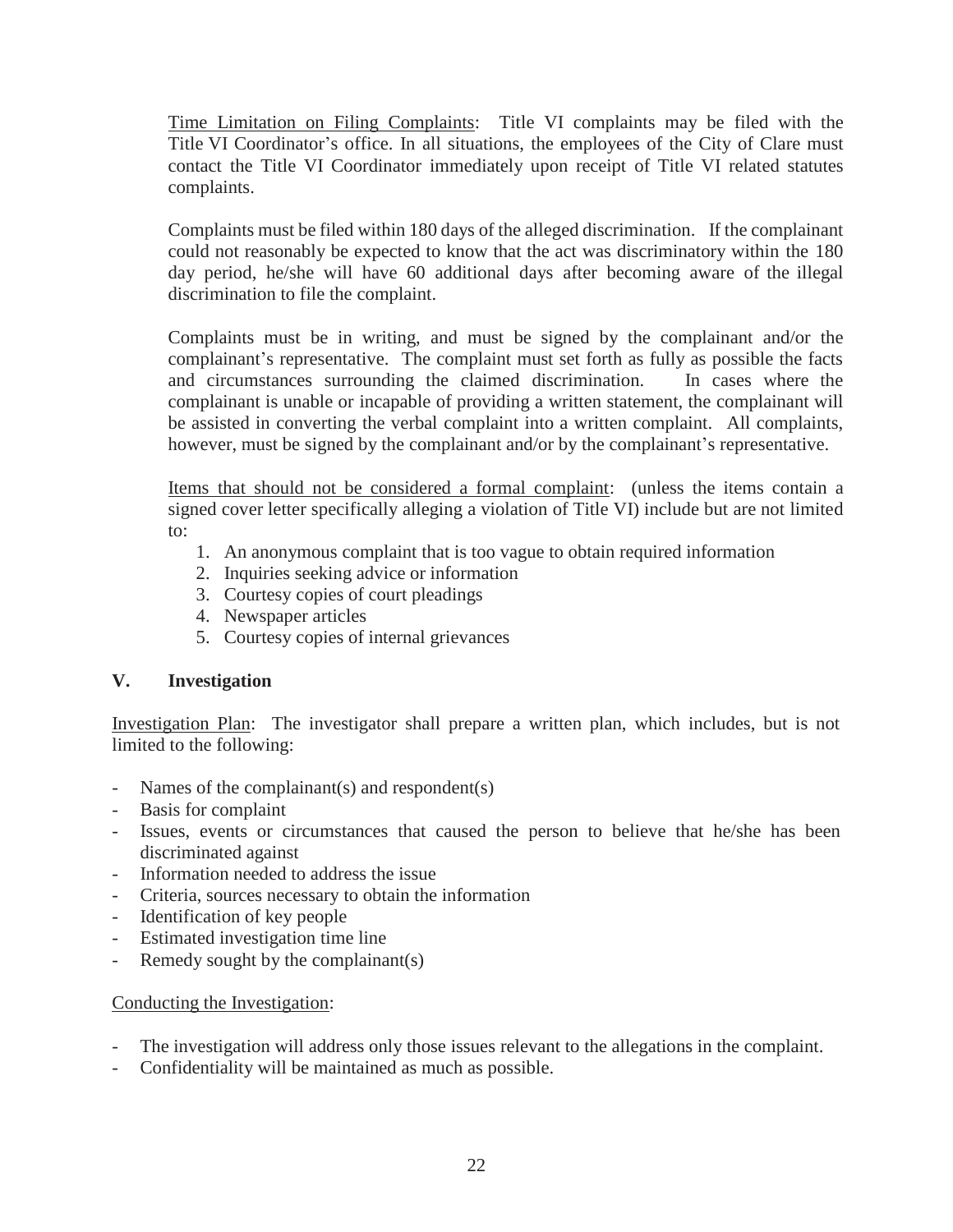- Interviews will be conducted to obtain facts and evidence regarding the allegations in the complaint. The investigator will ask questions to elicit information about aspects of the case.
- A chronological contact sheet is maintained in the case file throughout the investigation.
- If a Title VI complaint is received on a MDOT related contract against the City of Clare, MDOT will be responsible for conducting the investigation of the complaint. Upon receipt of a Title VI complaint filed against the City of Clare, the complaint and any pertinent information should immediately be forwarded to the MDOT, Civil Rights Program Unit.

#### Investigation Reporting Process:

- Complaints made against the City of Clare sub-recipient should be investigated by the City following the internal complaint process.
- Within 40 days of receiving the complaint, the investigator prepares an investigative report and submits the report and supporting documentation to the office of the Director of Public Works, Luke Potter, for review.
- The City of Clare Director of Public Works reviews the file and investigative report. Subsequent to the review, the City of Clare Director of Public Works makes a determination of "probable cause" or "no probable cause" and prepares the decision letter.

#### Retaliation:

The laws enforced by this City prohibit retaliation or intimidation against anyone because that individual has either taken action or participated in action to secure rights protected by these laws. If you experience retaliation or intimidation separate from the discrimination alleged in this complaint please contact:

City of Clare Luke Potter Director of Public Works 202 West Fifth Clare MI 48617 Phone: (989) 386-7541 Fax: (989) 386-4508 [lpotter@cityofclare.org](mailto:lpotter@cityofclare.org)

#### **Reporting Requirements to an External Agency**

A copy of the complaint, together with a copy of the investigation report and final decision letter will be forwarded to the MDOT, Civil Rights Program Unit, within 60 days of the date the complaint was received.

#### **Records**

All records and investigative working files are maintained in a confidential area. Records are kept for three years.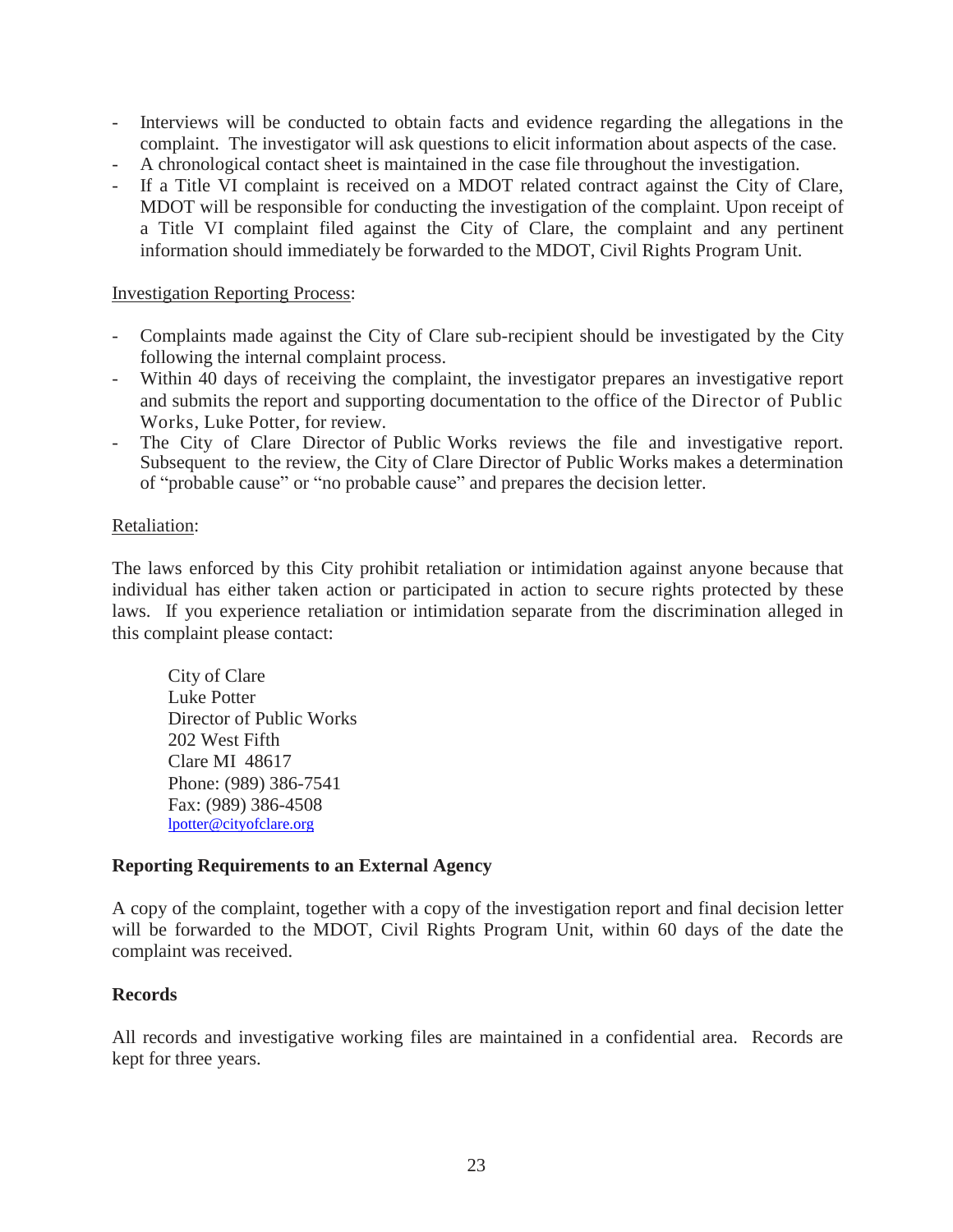# **APPENDIX A [TO BE INSERTED IN ALL FEDERAL-AID CONTRACTS]**

During the performance of this contract, the contractor, for itself, its assignees and successors, in interest (hereinafter referred to as the "contractor") agrees, as follows:

- 1. **Compliance with Regulations**: The contractor shall comply with Regulations relative to nondiscrimination in Federally-assisted programs of the Department of Transportation, Title 49, Code of Federal Regulations, Part 21, as they may be amended from time to time (hereinafter referred to as the Regulations), which are herein incorporated by reference and made a part of this contract.
- 2. **Nondiscrimination:** The contractor, with regard to the work performed by it during the contract, shall not discriminate on the grounds of race, color, sex, or national origin in the selection, retention, and treatment of subcontractors, including procurements of materials in the discrimination prohibited by Section 21.5 of the Regulation, including employment practices when the contractor covers a program set for in Appendix B of the Regulations.
- **3. Solicitation for Subcontracts, Including Procurements of Materials and Equipment:**  In all solicitations either by competitive bidding or negotiation made by the contractor for work to be performed under a subcontract, including procurements of materials or leases of equipment, each potential subcontractor or supplier shall be notified by the contractor of the contractor's obligations under the contract and the Regulations relative to nondiscrimination on the grounds of race, color, or national origin.
- 4. **Information and Reports:** The contractor shall provide all information and reports required by the Regulations, or directives issues pursuant thereto, and shall permit access to its books, records, accounts, other sources of information, and its facilities as may be determined by the State Highway Department of the Federal Highway Administration to be pertinent to ascertain compliance with such Regulations or directives. Where any information required of a contractor is in the exclusive possession of another who fails or refuses to furnish this information, the contractor shall so certify to the State Highway Department or the Federal Highway Administration, as appropriate, and shall set forth what efforts it has made to obtain the information.
- 5. **Sanctions for Noncompliance:** In the event the contractor's noncompliance with the nondiscrimination provisions of this contract, the State Highway Department shall impose such contract sanctions as it or the Federal Highway Administration may determine to be appropriate, including, but not limited to:
	- a. Withholding payments to the contractor under the contract until the contractor complies and/or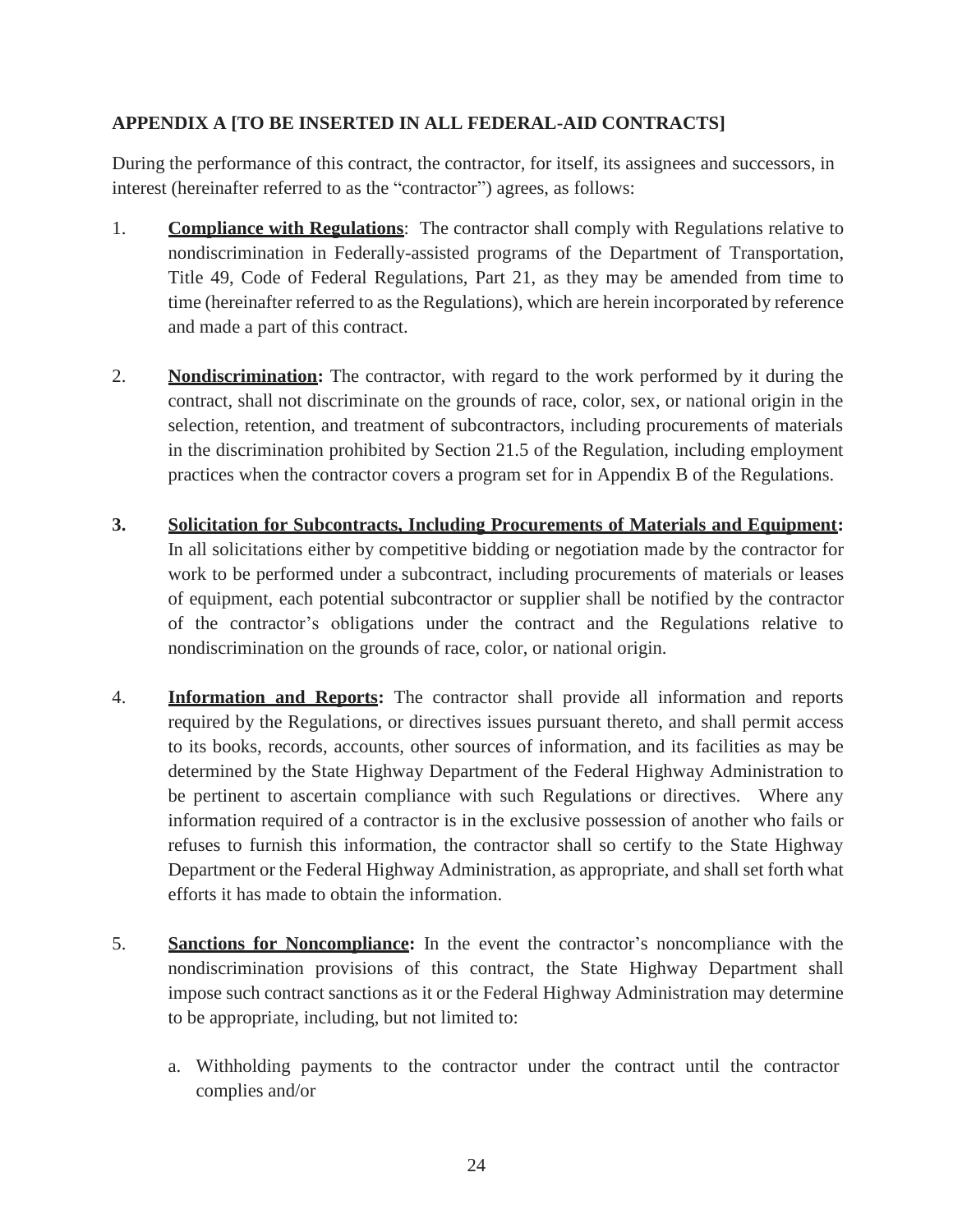- b. Cancellation, termination or suspension of the contract, in whole or in part.
- 6. **Incorporation of Provisions:** The contractor shall include provisions of paragraphs (1) through (6) in every subcontract, including procurement of material and leases of equipment, unless exempt by the Regulations, or directives issued pursuant thereto. The contractor shall take such action with respect to any subcontract or procurement as the State Highway Department or the Federal Highway Administration may direct as a means of enforcing such provisions including sanctions for noncompliance: Provided, however, that, in the event a contractor becomes involved in, or is threatened with, litigation with a subcontractor or supplier as a result of such direction, the contractor may request the State Highway Department to enter into such litigation to protect the interests of the State, and, in addition, the contractor may request the United States to enter into such litigation to protect the interests of the United States.

# **APPENDIX B TRANSFER OF PROPERTY**

The following clauses shall be included in any and all deeds effecting or recording the transfer of real property, structures or improvements thereon, or interest therein from the United States.

#### (GRANTING CLAUSE)

NOW THEREFORE, the Department of Transportation, as authorized by law, and upon the condition that the State of Michigan, will accept title to the lands and maintain the project constructed thereon, in accordance with Title 23, United States Code, the Regulations for the Administration of the Department of Transportation and, also in accordance with and in compliance with all requirements imposed by or pursuant to Title 49, Code of Federal Regulations, Department of Transportation, Subtitle A, Office of the Secretary, Part 21, Nondiscrimination in Federally-assisted programs of the Department of Transportation (hereinafter referred to as the Regulations) pertaining to and effectuating the provisions of Title VI of the Civil Rights Act of 1964 (78 Stat. 252; 42 U.S.C. 2000d to 2000d-4) does hereby remise, release, quitclaim and convey unto the State of Michigan all the right, title and interest of the Department of Transportation in and to said lands described Exhibit "A" attached hereto and made a part hereof.

#### (HABENDUM CLAUSE)\*

TO HAVE AND TO HOLD said lands and interests therein unto the State of Michigan, and its successors forever, subject, however, the covenant, conditions, restrictions and reservations herein contained as follows, which will remain in effect for the period during which the real property or structures are used for a purpose for which Federal financial assistance is extended or for another purpose involving the provision of similar services or benefits and shall be binding on the State of Michigan, its successors and assigns.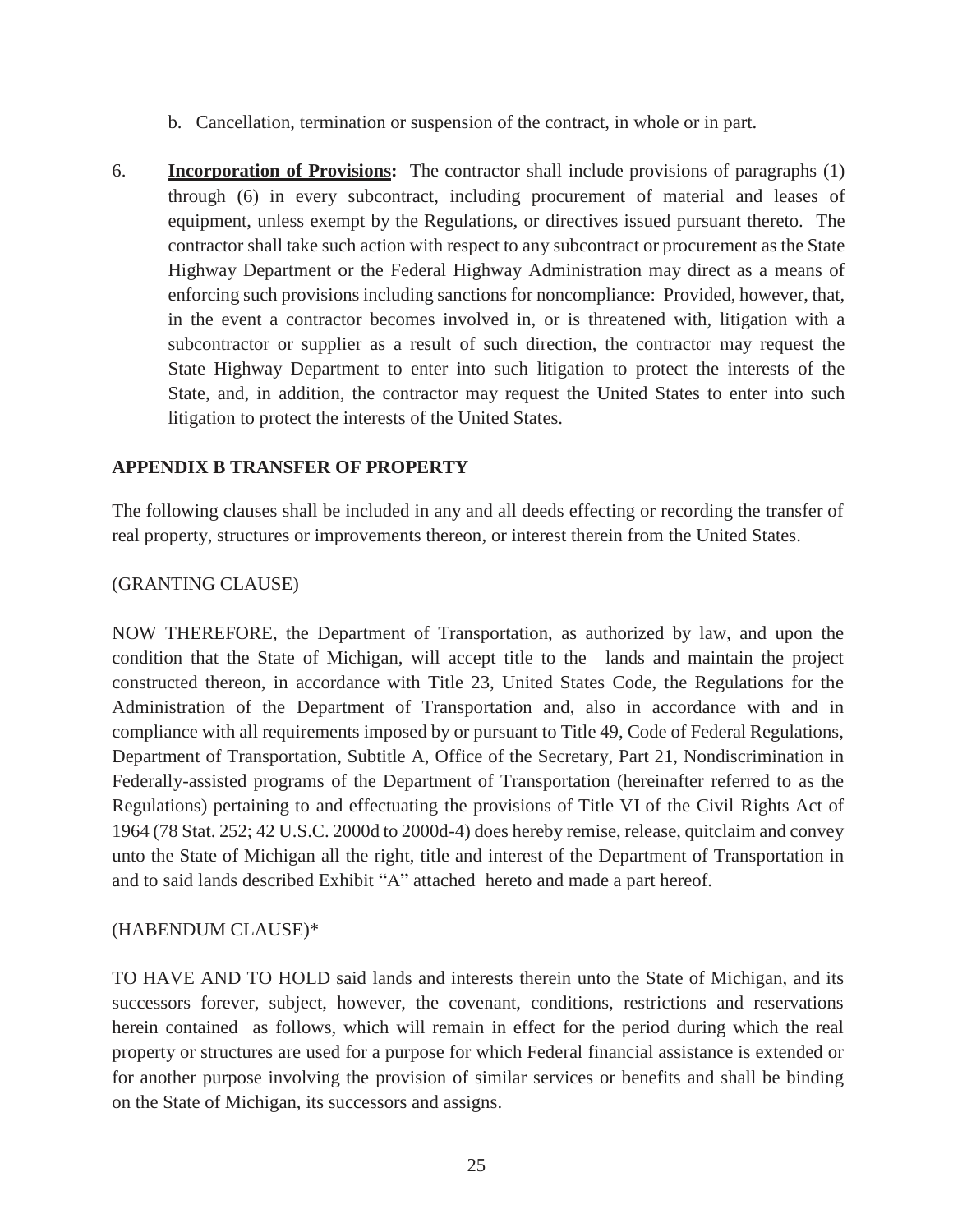The State of Michigan, in consideration of the conveyance of said lands and interests in lands, does hereby covenant and agree as a covenant running with the land for itself, its successors and assigns, that (1) no person shall on the grounds of race, color, national origin, be excluded from participation in, be denied the benefits of, or be otherwise subjected to discrimination with regard to any facility located wholly or in part, on, over, or under such lands hereby conveyed (,)  $(and)*(2)$ that the State of Michigan shall use the lands and interests in lands so conveyed, in compliance with all requirements imposed by or pursuant to Title 49, Code of Federal Regulations, Department of Transportation, Subtitle A, Office of the Secretary, Part 21, Nondiscrimination in Federallyassisted programs of the Department of Transportation – Effectuation of Title VI of the Civil Rights Act of 1964, and as said Regulations may be amended (,) and (3) that in the event of breach of any of the above-mentioned nondiscrimination conditions, the Department shall have a right to re-enter said lands and facilities on said land, and the above described land and facilities shall thereon revert to and vest in and become the absolute property of the Department of Transportation and its assigns as such interest existed prior to this deed.

\*Reverter clause and related language to be used only when it is determined that such a clause is necessary in order to effectuate the purpose of Title VI of the Civil Rights Act of 1964.

# **APPENDIX C PERMITS, LEASES AND LICENSES**

The following clauses shall be included in all deeds, licenses, leases, permits, or similar instruments entered into by the Michigan Department of Transportation, pursuant to the provisions of Assurance 8(a).

The grantee, licensee, lessee, permittee, etc., (as appropriate) for himself, his heirs, personal representative, successors in interest, and assigns, as a part of the consideration hereof, does hereby covenant and agree (in the case of deeds and leases, add, "as a covenant running with the land") that in the event facilities are constructed, maintained, or otherwise operated on the said property described in this (deed, license, lease, permit, etc.) for a purpose for which a Department of Transportation program or activity is extended or for another purpose involving the provision of similar services or benefits, the (grantee, licensee, lessee, permittee, etc.) shall remain and operate such facilities and services in compliance with all other requirements imposed pursuant to Title 49, Code of Federal Regulations, Department of Transportation, Subtitle A, Office of the Secretary, Part 21, Nondiscrimination in Federally-assisted programs of the Department of Transportation – Effectuation of Title VI of the Civil Rights Act of 1964, and as said Regulations may be amended.

(Include in licenses, leases, permits, etc.)\*

That in the event of breach of any of the above nondiscrimination covenants, the Michigan Department of Transportation shall have the right to terminate the license, lease, permit, etc., and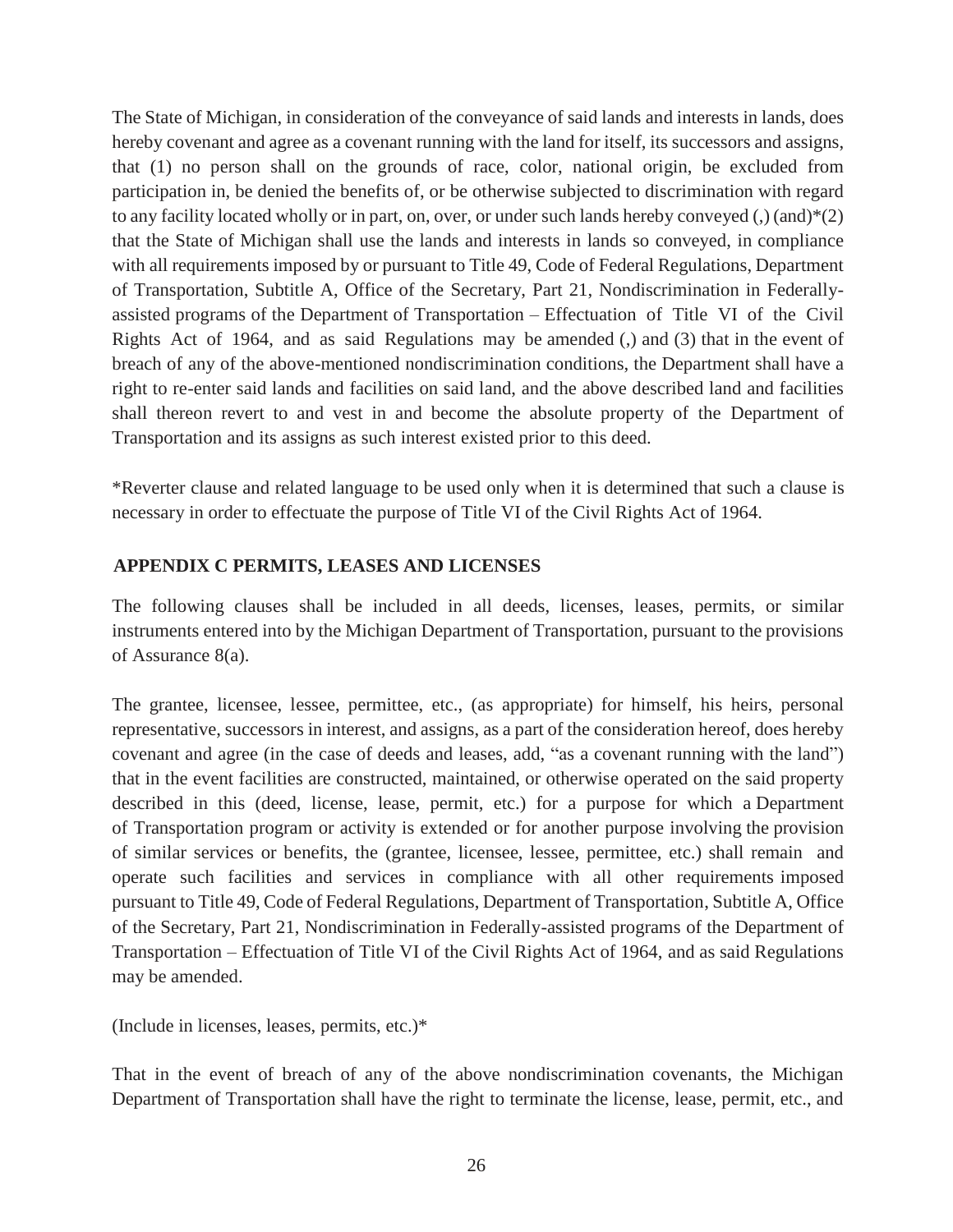to re-enter and repossess said land and the facilities thereon, and hold the same as if said license, lease, permit, etc., had never been made or issued.

(Include in deeds)\*

That in the event of breach of any of the above nondiscrimination covenants, the Michigan Department of Transportation shall have the right to re-enter lands and facilities hereon, and the above described lands and facilities shall thereupon revert to and vest in and become the absolute property of the State of Michigan Department of Transportation and its assigns.

\*Reverter clause and related language to be used only when it is determined that such a clause is necessary in order to effectuate the purpose of the Title VI of the Civil Rights Act of 1964 and the Civil Rights Act of 1987.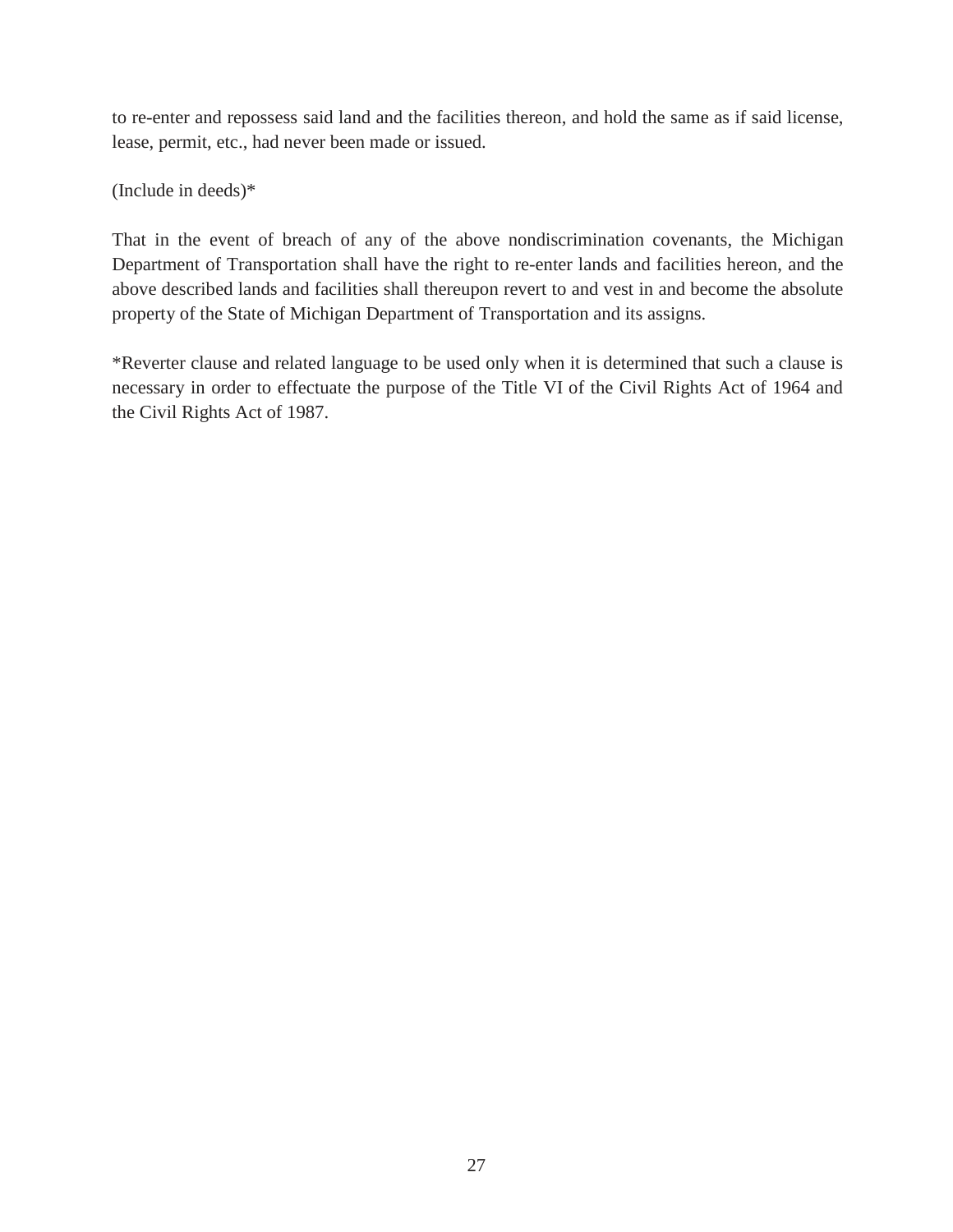#### **APPENDIX D TITLE VI COMPLAINT FORM**

# **CITY OF CLARE TITLE VI COMPLAINT FORM**

Title VI of the Civil Rights Act of 1964 states that "No person in the United States shall on the grounds of race, color, or national origin, be excluded from participation in, be denied the benefit of, or otherwise be subjected to discrimination in any program, service, or activity receiving federal assistance."

This form may be used to file a complaint with the City of Clare based on violations of Title VI of the Civil Rights Act of 1964. You are not required to use this form; a letter that provides the same information may be submitted to file your complaint. **Complaints should be filed within 180 days of the alleged discrimination. If you could not reasonably be expected to know the act was discriminatory within 180 day period, you have 60 days after you became aware to file your complaint.**

If you need assistance completing this form due to a physical impairment, please contact: Luke Potter,

| 4508, e-mail <b>lpotter@cityofclare.org</b> . |                                                              | Director of Public Works, address 202 West Fifth, Clare MI 48617, phone (989) 386-7541, fax (989) 386-                                                                                                                                                                                                                                  |  |
|-----------------------------------------------|--------------------------------------------------------------|-----------------------------------------------------------------------------------------------------------------------------------------------------------------------------------------------------------------------------------------------------------------------------------------------------------------------------------------|--|
|                                               |                                                              | Date:                                                                                                                                                                                                                                                                                                                                   |  |
|                                               |                                                              | <u>and the state of the state of the state of the state of the state of the state of the state of the state of the state of the state of the state of the state of the state of the state of the state of the state of the state</u>                                                                                                    |  |
|                                               | Street Address:                                              |                                                                                                                                                                                                                                                                                                                                         |  |
| City:                                         |                                                              | State: <u>Zip:</u> Zip:                                                                                                                                                                                                                                                                                                                 |  |
|                                               |                                                              |                                                                                                                                                                                                                                                                                                                                         |  |
|                                               | Name: Date:                                                  | Individual(s) discriminated against, if different than above (use additional pages, if needed).<br><u>and the company of the company of the company of the company of the company of the company of the company of the company of the company of the company of the company of the company of the company of the company of the com</u> |  |
|                                               |                                                              |                                                                                                                                                                                                                                                                                                                                         |  |
|                                               |                                                              |                                                                                                                                                                                                                                                                                                                                         |  |
|                                               | Telephone: (work) (home) (mone) (work)                       |                                                                                                                                                                                                                                                                                                                                         |  |
|                                               |                                                              | Please explain your relationship with the individual(s) indicated above:                                                                                                                                                                                                                                                                |  |
|                                               | Name of agency and department or program that discriminated: |                                                                                                                                                                                                                                                                                                                                         |  |
|                                               |                                                              |                                                                                                                                                                                                                                                                                                                                         |  |
|                                               |                                                              |                                                                                                                                                                                                                                                                                                                                         |  |
|                                               |                                                              |                                                                                                                                                                                                                                                                                                                                         |  |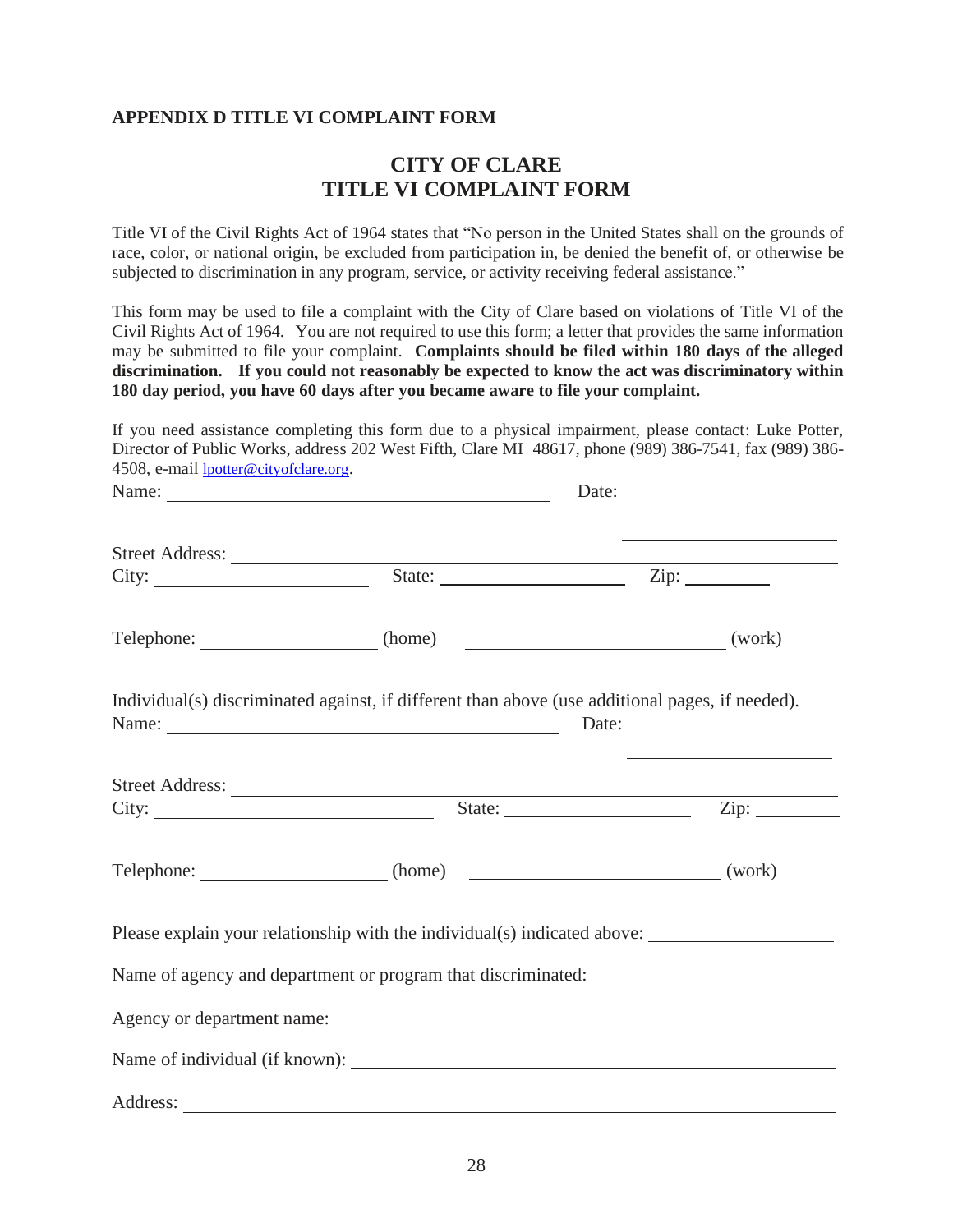| City:                                | State: |                          | Zip: |  |  |
|--------------------------------------|--------|--------------------------|------|--|--|
|                                      |        |                          |      |  |  |
| $Date(s)$ of alleged discrimination: |        |                          |      |  |  |
| Date discrimination began            |        | Last or most recent date |      |  |  |

# **ALLEGED DISCRIMINATION:**

If your complaint is in regard to discrimination in the delivery of services or discrimination that involved the treatment of you by others by the agency or department indicated above, please indicate below the basis on which you believe these discriminatory actions were taken.

| Race       | Religion               |
|------------|------------------------|
| Color      | <b>National Origin</b> |
| Age        | <b>Sex</b>             |
| Disability | Income                 |

<u> 1980 - Johann Barbara, martxa alemaniar arg</u>

Explain: Please explain as clearly as possible what happened. Provide the name(s) of witness(es) and others involved in the alleged discrimination. (Attach additional sheets, if necessary, and provide a copy of written material pertaining to your case).

Signature: Date: Date: Date:

**Please return completed form to:** Luke Potter, Director of Public Works, 202 West Fifth, Clare MI 48617, phone (989) 386-7541, fax (989) 386-4508, [lpotter@cityofclare.org](mailto:jhoward@cityofclare.org)

**Note**: *The City of Clare prohibits retaliation or intimidation against anyone because that individual has either taken action or participated in action to secure rights protected by policies of the City of Clare. Please inform the person listed above if you feel you were intimidated or experience perceived retaliation in relation to filing this complaint.*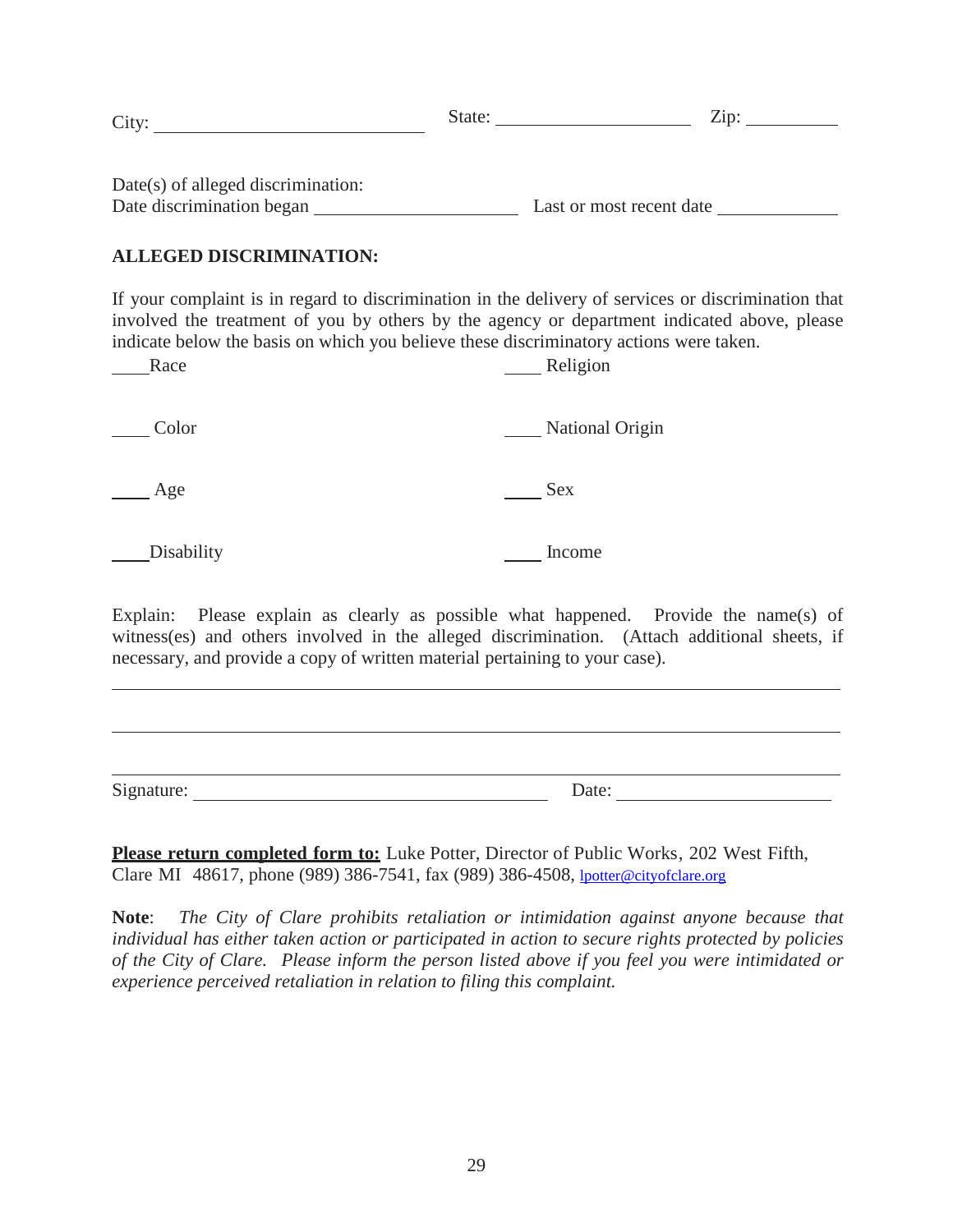# **APPENDIX E DETERMINE/DISTINGUISH SIGNIFICANT/NON-SIGNIFICANT EFFECTS**

"Significant" requires considerations of both context and intensity:

- (a) *Context*. This means that the significance of an action must be analyzed in several contexts such as society as a whole (human, nation), the affected region, the affected interests, and the locality. Significance varies with the setting of the proposed action. For instance, in the case of a site-specific action, significance would usually depend upon the effects in the local area rather than in the world as a whole. Both short-and long-term effects are relevant.
- (b) *Intensity*. This refers to the severity of impact. Responsible officials must bear in mind that more than one agency may make decisions about partial aspects of a major action. The following should be considered in evaluating intensity:
	- (1) Impacts that may be both beneficial and adverse. A significant effect may exist even if, on balance, the effect would be beneficial.

"Non-significant effect" means no substantial change to an environmental component and this no material bearing on the decision-making process.

Scientific, technical, institutional, the public's value, and the local economic conditions influence the meaning of significant

effect.

If an alternative would provide a beneficial effect, then the alternative would cause no significant adverse effect. If an alternative would provide an adverse effect, the effect might be significant or the effect might be non-significant.

Determinations of "significant" and "non-significant" effects will be made by the Director of Public Works.

# **APPENDIX F PROGRAM COMPLIANCE/PROGRAM REVIEW GOALS FOR CURRENT PLAN YEAR**

1. The City of Clare Title VI Plan will be communicated to each City of Clare Department

Head who will review the plan with departmental employees.

- 2. The City of Clare Title VI Plan will be published on the City of Clare's website.
- 3. Appendix A will be included in all City contracts as outlined in the Title VI Plan.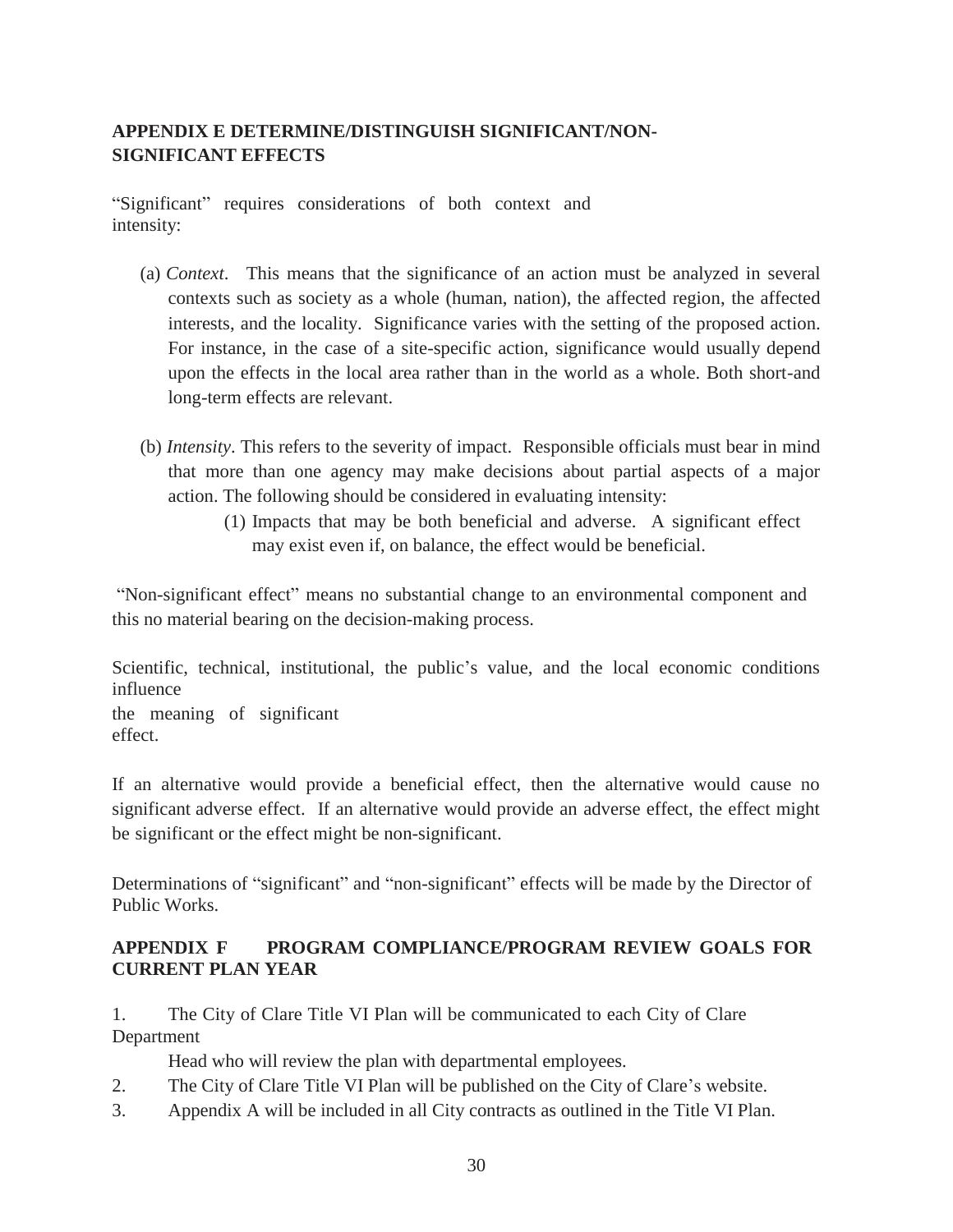- 4. The language in Number 2 of the City of Clare's Title VI Assurance will be included in all solicitations for bids for work or material subject to the Regulations and in all proposals for negotiated agreements.
- 5. The procedure for responding to individuals with Limited English Proficiency will be implemented.
- 6. All City of Clare employees will be trained or made aware of the LEP procedure and the

Title VI complaint procedure.

7. A review of City of Clare facilities will be conducted in reference to compliance with

the

American Disabilities Act.

- 8. The following data will be collected and reviewed by the Title VI Coordinator and included, where appropriate, in the annual report submitted to MDOT.
	- a. **Boards and Commissions:** The number of vacancies; how vacancies are advertised and filled; the number of applicants; the representation of minorities will be evaluated.
	- b. **Public Meetings:** The number of open meetings. How meeting dates and times communicated to the general public and to individuals directly affected by the meeting.
	- c. **Construction Projects:** The number of construction projects, number of minority contractors bidding and the number selected; Verification that Title VI language was included in bids and contracts for each project.
	- d. **LEP Needs:** How many requests for language assistance were requested or required and the outcome of these requests.
	- e. **Complaints:** The number of Title VI complaints received; nature of the complaints;

resolution of the complaints.

- f. **Timeliness of Services:** Number of requests for services; Amount of time from request to when service was delivered; Number of requests denied.
- g. **Right of Way/Imminent Domain:** Numbers of such actions and diversity of

individual affected.

h. **Program Participants:** Racial Data of program participants where possible.

<sup>i</sup> The executive order verbatim can be found online at [http://www.usdoj.gov/crt/cor/Pubs/eolep.htm.](http://www.usdoj.gov/crt/cor/Pubs/eolep.htm)

iii The DOT has also posted an abbreviated version of this guidance on their website at <http://www.dotcr.ost.dot.gov/asp/lep.asp>.

iv <http://www.dotcr.ost.dot.gov/asp/lep/asp>

<sup>&</sup>lt;sup>ii</sup> Policy Guidance Concerning Recipients' Responsibilities to Limited English Proficient (LEP) Persons. Federal Register: December 14, 2055 (Volume 70, Number 239)

<sup>v</sup> Department of Justice Final LEP Guidelines, Federal Register June 18, 2002-Vol. 67-Number 117.